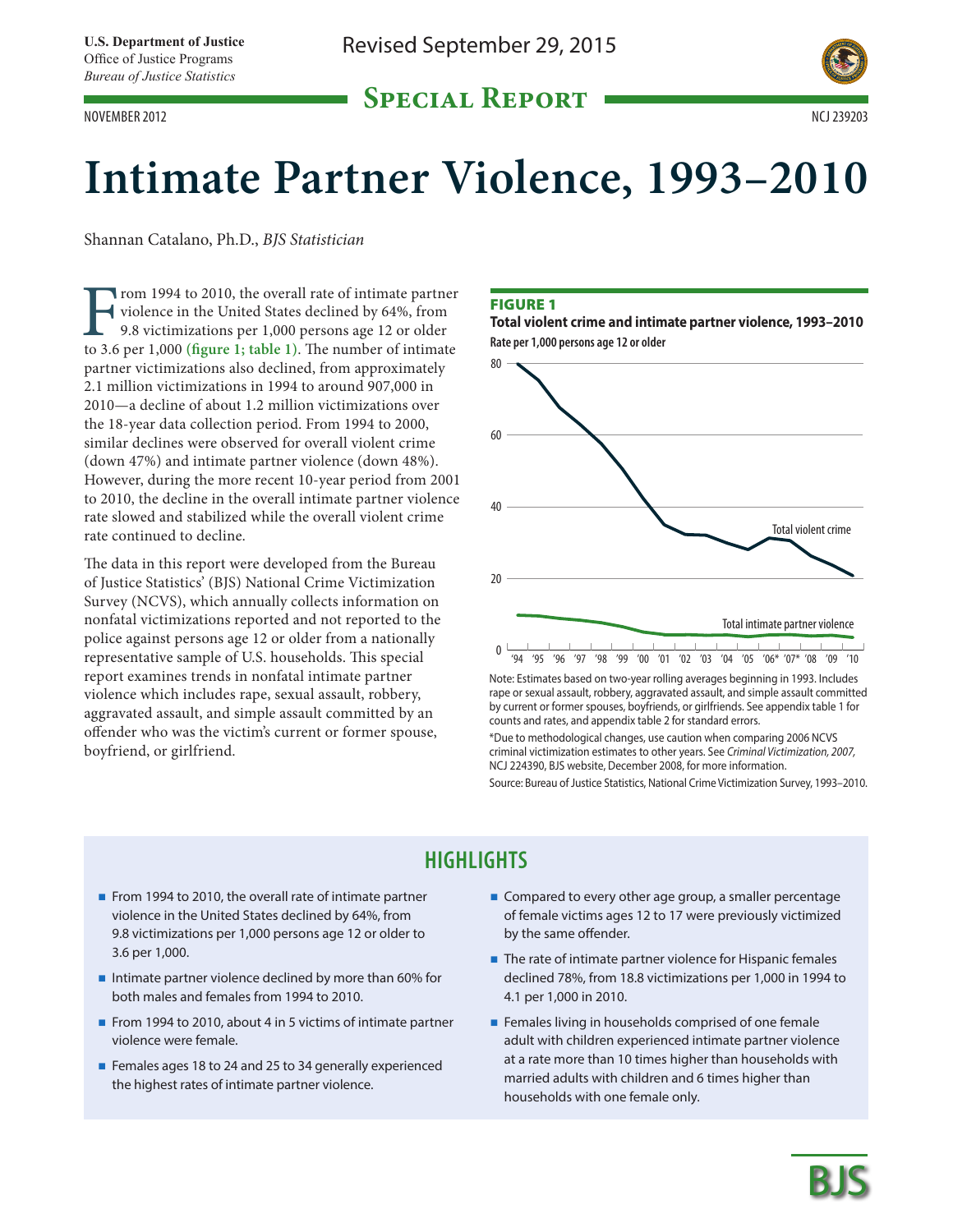Trend estimates are based on two-year rolling averages centered on the most recent year. For example, estimates reported for 1994 represent the average estimates for 1993 and 1994. For ease of discussion, all two-year estimates are referenced by the most recent year. This method improves

the reliability and stability of estimate comparisons over time. This report examines long-term trends in intimate partner violence for three-time periods: 1993 to 2000, 2000 to 2005, and 2005 to 2010.

#### **TABLE 1**

**Intimate partner violence, by demographic characteristic, 1993–2010**

|                                          |       | Rate per 1,000 persons age 12 or older |      |      | Percent change <sup>a</sup> |                      |                      |           |  |
|------------------------------------------|-------|----------------------------------------|------|------|-----------------------------|----------------------|----------------------|-----------|--|
| Demographic characteristic               | 1994  | 2000                                   | 2005 | 2010 | 1994-2010                   | 1994-2000            | 2000-2005            | 2005-2010 |  |
| Total intimate partner violence          | 9.8   | 5.1                                    | 3.8  | 3.6  | $-63.6%$ †                  | $-47.9%$ †           | $-25.2%$ †           | $-6.5%$   |  |
| Sex                                      |       |                                        |      |      |                             |                      |                      |           |  |
| Female                                   | 16.1  | 8.4                                    | 5.8  | 5.9  | $-63.2%$ †                  | $-48.2%$ †           | $-31.2%$             | 3.3%      |  |
| Male                                     | 3.0   | 1.6                                    | 1.7  | 1.1  | $-64.5$ <sup>+</sup>        | $-46.4$ <sup>+</sup> | 9.5                  | $-39.5+$  |  |
| All female                               | 16.1  | 8.4                                    | 5.8  | 5.9  | $-63.2$ <sup>+</sup>        | $-48.2$ <sup>+</sup> | $-31.2$ <sup>+</sup> | 3.3       |  |
| Age                                      |       |                                        |      |      |                             |                      |                      |           |  |
| $12 - 17$                                | 7.4   | 4.4                                    | 2.1  | 0.9! | $-88.2%$ †                  | $-39.8% \dagger$     | $-51.9%$ †           | $-59.2%$  |  |
| $18 - 24$                                | 33.9  | 24.3                                   | 14.7 | 9.7  | $-71.5+$                    | $-28.2$ <sup>+</sup> | $-39.6$ <sup>+</sup> | $-34.2$ † |  |
| $25 - 34$                                | 31.9  | 17.5                                   | 10.5 | 12.1 | $-62.0$ <sup>+</sup>        | $-45.1$ <sup>+</sup> | $-40.3$ <sup>+</sup> | 15.9      |  |
| 35-49                                    | 17.9  | 7.2                                    | 7.1  | 9.6  | $-46.6$ <sup>+</sup>        | $-59.8$ <sup>+</sup> | $-1.2$               | 34.4‡     |  |
| 50 or older                              | 1.5   | 0.7                                    | 0.9  | 1.3  | $-12.8$                     | $-54.4$ <sup>+</sup> | 32.6                 | 44.1      |  |
| Race and ethnicity                       |       |                                        |      |      |                             |                      |                      |           |  |
| Whiteb                                   | 15.6  | 8.8                                    | 5.4  | 6.2  | $-60.5%$ †                  | $-43.6\%$ +          | $-38.9%$ †           | 14.6%     |  |
| Black/African American <sup>b</sup>      | 20.3  | 8.5                                    | 7.1  | 7.8  | $-61.6$ <sup>+</sup>        | $-58.0$ <sup>+</sup> | $-16.4$              | 9.2       |  |
| Hispanic/Latina                          | 18.8  | 6.8                                    | 5.9  | 4.1  | $-78.1+$                    | $-63.7+$             | $-13.1$              | $-30.8$   |  |
| Otherb                                   | 6.3   | 3.9                                    | 7.1  | 3.8  | $-40.2$                     | $-38.8$              | 85.0                 | $-47.2‡$  |  |
| <b>Marital status</b>                    |       |                                        |      |      |                             |                      |                      |           |  |
| Never married                            | 18.2  | 11.4                                   | 7.8  | 8.0  | $-55.9$ <sup>+</sup>        | $-37.4$              | $-31.0$ <sup>+</sup> | 2.1%      |  |
| Married <sup>c</sup>                     | 5.9   | 1.9                                    | 1.6  | 2.0  | $-65.6$ <sup>+</sup>        | $-67.9$ <sup>+</sup> | $-18.7$              | 31.7      |  |
| Divorced or widowed <sup>c</sup>         | 19.9  | 9.6                                    | 6.6  | 6.5  | $-67.3+$                    | $-51.9+$             | $-31.1$ <sup>+</sup> | $-1.2$    |  |
| Separated <sup>c</sup>                   | 151.4 | 95.2                                   | 66.6 | 59.6 | $-60.6$ <sup>+</sup>        | $-37.1$              | $-30.1$ <sup>+</sup> | $-10.5$   |  |
| Household composition                    |       |                                        |      |      |                             |                      |                      |           |  |
| Married adults without children          | 2.1   | 1.9                                    | 0.7! | 0.9! | $-54.9%$ †                  | $-10.1%$             | $-63.0\%$ +          | 35.6%     |  |
| Married adults with children             | 9.6   | 2.6                                    | 2.7  | 2.5  | $-73.5+$                    | $-72.9+$             | 2.3                  | $-4.4$    |  |
| One female adult with children           | 73.1  | 40.0                                   | 25.9 | 31.7 | $-56.6$ +                   | $-45.3$ <sup>+</sup> | $-35.2$ <sup>+</sup> | 22.3      |  |
| One male adult with children             | 48.1  | 16.2!                                  | 4.6! |      | $\sim$                      | $-66.4$ <sup>+</sup> | $-71.3$              | $\sim$    |  |
| One female adult only                    | 12.4  | 7.3                                    | 5.6  | 4.6  | $-63.3+$                    | $-41.4$              | $-23.5$              | $-18.2$   |  |
| Other household composition <sup>d</sup> | 10.7  | 10.4                                   | 6.8  | 7.1  | $-33.5+$                    | $-3.0$               | $-34.8$ <sup>+</sup> | 5.2       |  |
| <b>Total violent crime</b>               | 79.9  | 42.3                                   | 28.1 | 20.8 | $-74.0\%$ <sup>+</sup>      | $-47.0\%$ t          | $-33.6%$ †           | $-26.1%$  |  |

Note: Estimates based on two-year rolling averages. Includes rape or sexual assault, robbery, aggravated assault, and simple assault committed by current or former spouses, boyfriends, or girlfriends. See appendix tables 1 through 12 for counts, rates, and standard errors.

—Sample cases equal to 0.

~Not applicable.

† Significant at 95%.

‡ Significant at 90%.

! Interpret data with caution; estimate based on 10 or fewer sample cases, or coefficient of variation is greater than 50%.

aBased on unrounded estimates.

bExcludes persons of Hispanic or Latina origin.

The NCVS collects information on a respondent's marital status at the time of the interview but does not obtain marital status at the time of the incident or whether a change in marital status occurred after the incident.

dIncludes a combination of children, adult relatives, and other adults not related to household members living together.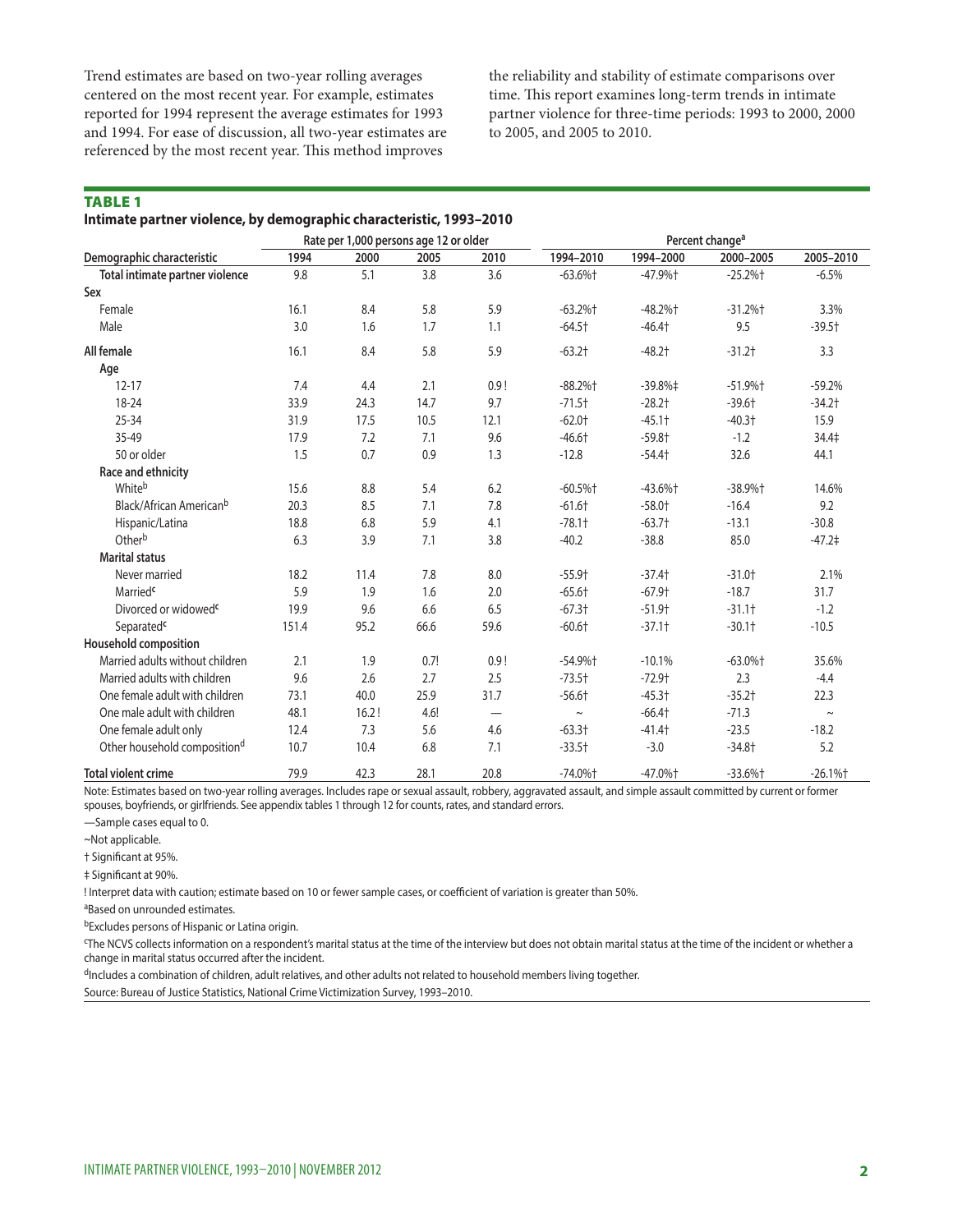# **From 1994 to 2010, intimate partner violence declined by more than 60% for both males and females**

Females and males experienced similar overall declines in intimate partner violence from 1994 to 2010. In 1994, the rate of female intimate partner violence was 16.1 victimizations per 1,000 females age 12 or older **(figure 2)**. By 2010, this rate had decreased by 63%, to 5.9 per 1,000. In comparison, male victims of intimate partner violence experienced 3.0 victimizations per 1,000 males age 12 or older in 1994, and this rate had decreased by 64%, to 1.1 per 1,000 in 2010.

From 1994 to 2000, similar percentage declines in intimate partner victimization were observed for females (down 48%) and males (down 46%). After this period, trends differed between the two groups. From 2000 to 2005, the rate of intimate partner violence for females continued to decline (down 31%), while male victimization rates remained stable. In comparison, the rate of intimate partner violence against females remained stable from 2005 to 2010, while males experienced a 39% decline, from 1.7 to 1.1 victimizations per 1,000 males age 12 or older.

## **About 4 in 5 victims of intimate partner violence were female from 1994 to 2010**

Most intimate partner violence was perpetrated against females. In 1994, 85% of intimate partner violence victims were female and the remaining 15% were male (not shown in figure). These distributions remained relatively stable over time.

Because females comprise the majority of intimate partner violence victims, the remainder of this report focuses on females only. This approach is taken because the relatively smaller number of male victims of intimate partner violence inhibits reliable comparisons over time.

#### Figure 2

**Intimate partner violence, by sex, 1993–2010**





Note: Estimates based on two-year rolling averages beginning in 1993. Includes rape or sexual assault, robbery, aggravated assault, and simple assault committed by current or former spouses, boyfriends, or girlfriends. See appendix table 1 for counts and rates, and appendix table 2 for standard errors.

\*Due to methodological changes, use caution when comparing 2006 NCVS criminal victimization estimates to other years. See *Criminal Victimization, 2007,*  NCJ 224390, BJS website, December 2008, for more information.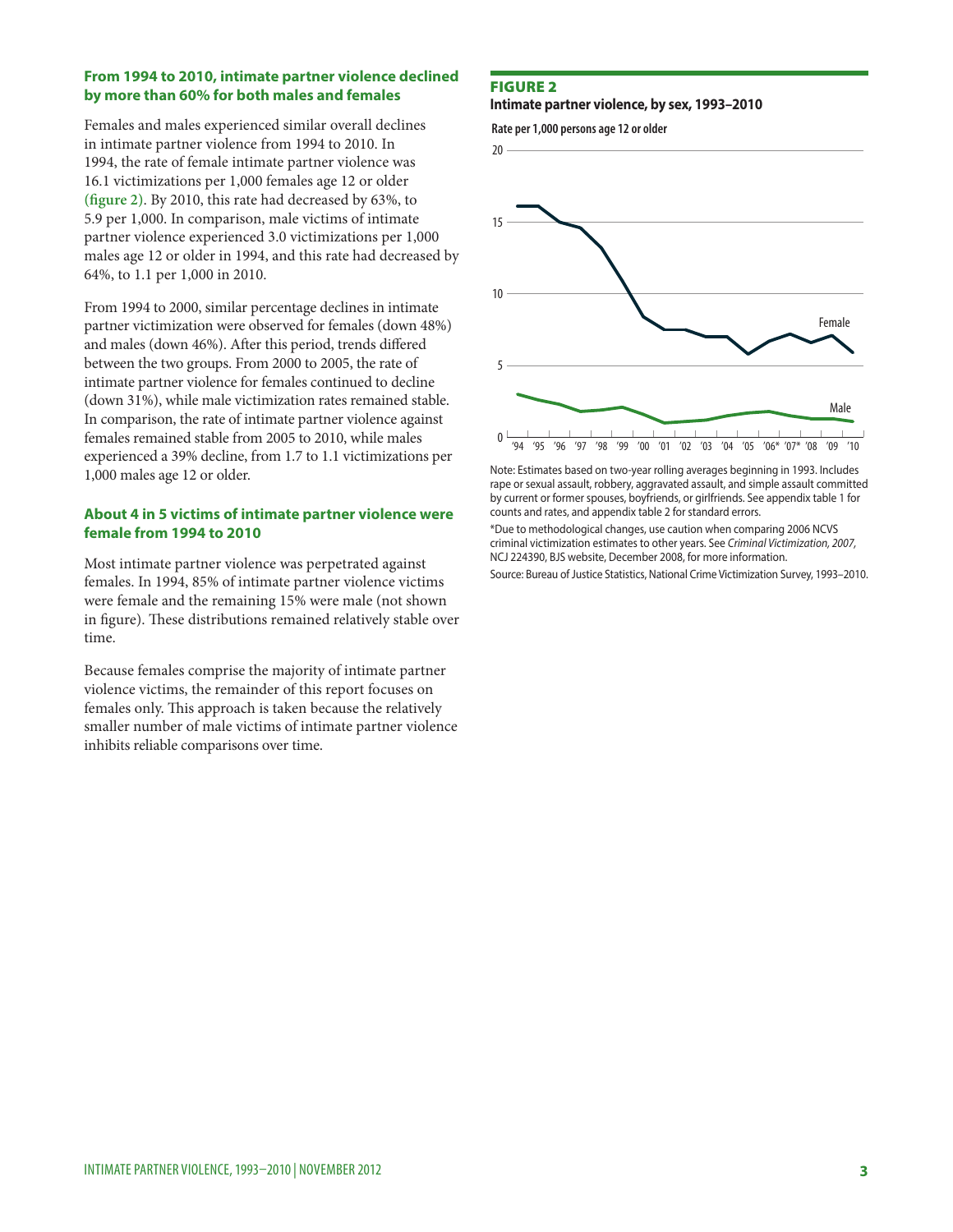# Revised September 29, 2015

#### **Rates of intimate partner violence declined for females of all age groups from 1994 to 2000**

Females ages 18 to 24 and 25 to 34 generally experienced higher rates of intimate partner violence than females of other age categories from 1994 to 2010 **(figure 3)**. During the period, the rate of intimate partner violence against females ages 25 to 34 declined by 62%, from 31.9 victimizations per 1,000 females ages 25 to 34 to 12.1 per 1,000. In addition, the rates of intimate partner violence against females ages 18 to 24 declined by 71%, from 33.9 victimizations per 1,000 females ages 18 to 24 in 1994 to 9.7 per 1,000 in 2010.

The rate of intimate partner violence for females in all age categories declined from 1994 to 2000, but after 2000 the pattern differed between younger and older females. From 2000 to 2005, rates of intimate partner violence continued to decline for females ages 12 to 17 (down 52%), 18 to 24 (down 40%), and 25 to 34 (down 40%), while rates for females ages 35 to 49 and 50 or older remained stable.

From 2005 to 2010, rates of intimate partner violence remained stable for females in most age categories, with two exceptions. Females ages 18 to 24 experienced a 34% rate decline in intimate partner violence, from 14.7 victimizations per 1,000 females ages 18 to 24 to 9.7 per

#### **FIGURE 3**

### **Intimate partner violence against females, by age group, 1993–2010**

**Rate per 1,000 females**





Note: Estimates based on two-year rolling averages beginning in 1993. Includes rape or sexual assault, robbery, aggravated assault, and simple assault committed by current or former spouses, boyfriends, or girlfriends. See appendix table 3 for counts and rates, and appendix table 4 for standard errors.

\*Due to methodological changes, use caution when comparing 2006 NCVS criminal victimization estimates to other years. See *Criminal Victimization, 2007,*  NCJ 224390, BJS website, December 2008, for more information.

Source: Bureau of Justice Statistics, National Crime Victimization Survey, 1993–2010.

1,000. Females ages 18 to 24 were the only age group to experience declines across all three periods. In comparison, females ages 35 to 49 were the only age group to experience a statistically significant increase in intimate partner violence from 2005 to 2010. From 2005 to 2010, females ages 35 to 49 experienced a slight increase in rates of intimate partner violence, from 7.1 to 9.6 victimizations per 1,000 females ages 35 to 49.

The rate of intimate partner victimization declined with age. Compared to all other age groups, females age 50 or older experienced the lowest rates of intimate partner violence both in 1994 (1.5 victimizations per 1,000) and 2010 (1.3 victimizations per 1,000).

# **Compared to every other age group, a smaller percentage of female victims ages 12 to 17 were previously victimized by the same offender**

Most female victims of intimate partner violence were previously victimized by the same offender, including 77% of females ages 18 to 24, 76% of females ages 25 to 34, and 81% of females ages 35 to 49 **(figure 4)**. In comparison, a smaller percentage of females ages 12 to 17 (38%) indicated that the same offender had previously committed a crime against them.

#### Figure 4

**Intimate partner violence against females, by whether victim was previously victimized by the same offender, 2005–2010**



Note: Estimates based on six-year averages. Includes rape or sexual assault, robbery, aggravated assault, and simple assault committed by current or former spouses, boyfriends, or girlfriends. Includes single and multiple offenders. See appendix table 5 for counts and percents, and appendix table 6 for standard errors. Source: Bureau of Justice Statistics, National Crime Victimization Survey, 2005–2010.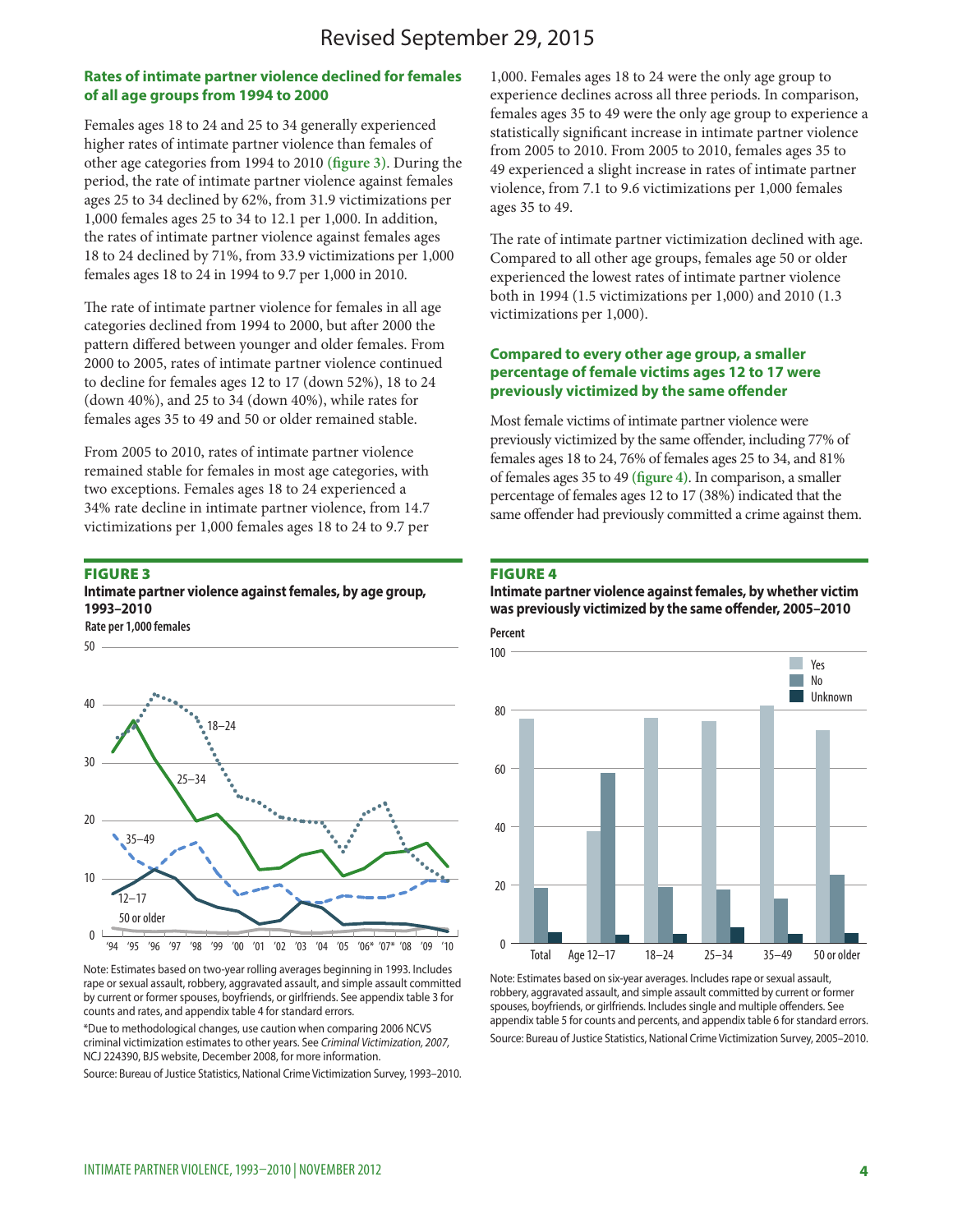## **From 1994 to 2010, Hispanic females experienced slightly larger declines in intimate partner violence compared to white and black females**

Among females who experienced intimate partner violence in 1994, no rate differences were detected between Hispanics (18.8 victimizations per 1,000 females age 12 or older) and black non-Hispanics (20.3 per 1,000), or Hispanics and white non-Hispanics (15.6 per 1,000) **(figure 5)**. White non-Hispanic, black non-Hispanic, or Hispanic females experienced higher rates of intimate partner violence in 1994 compared to females of other racial categories (6.3 per 1,000) which includes females who were American Indians, Alaska Natives, Asian, Native Hawaiians, other Pacific Islanders and females of two or more races. Over the 18-year data collection period, white non-Hispanic and black non-Hispanic females experienced similar cumulative rate declines in intimate partner violence. By 2010, rates for both white non-Hispanics (6.2 victimizations per 1,000) and black non-Hispanics (7.8 per 1,000) females had declined by about 61%. During the same period, the rate for Hispanic females declined by 78%, from 18.8 to 4.1 per 1,000.

White non-Hispanic females (down 44%), black non-Hispanic females (down 58%), and Hispanic females (down 64%) experienced declines in intimate partner victimization from 1994 to 2000. White non-Hispanic females were the only racial category to experience a decline in the rate of intimate partner violence from 2000 to 2005 (down 39%). During this same period, the intimate partner victimization rate for black non-Hispanic and Hispanic females remained unchanged.

#### Figure 5

**Intimate partner violence against females, by race and Hispanic origin, 1993–2010**

**Rate per 1,000 females**



Note: Estimates based on two-year rolling averages beginning in 1993. Includes rape or sexual assault, robbery, aggravated assault, and simple assault committed by current or former spouses, boyfriends, or girlfriends. See appendix table 7 for rates and counts, and appendix table 8 for standard errors.

aExcludes persons of Hispanic or Latina origin.

bIncludes females who were American Indian and Alaska Native, Asian, Native Hawaiians, other Pacific Islanders, and two or more races.

cDue to methodological changes, use caution when comparing 2006 NCVS criminal victimization estimates to other years. See *Criminal Victimization, 2007,*  NCJ 224390, BJS website, December 2008, for more information.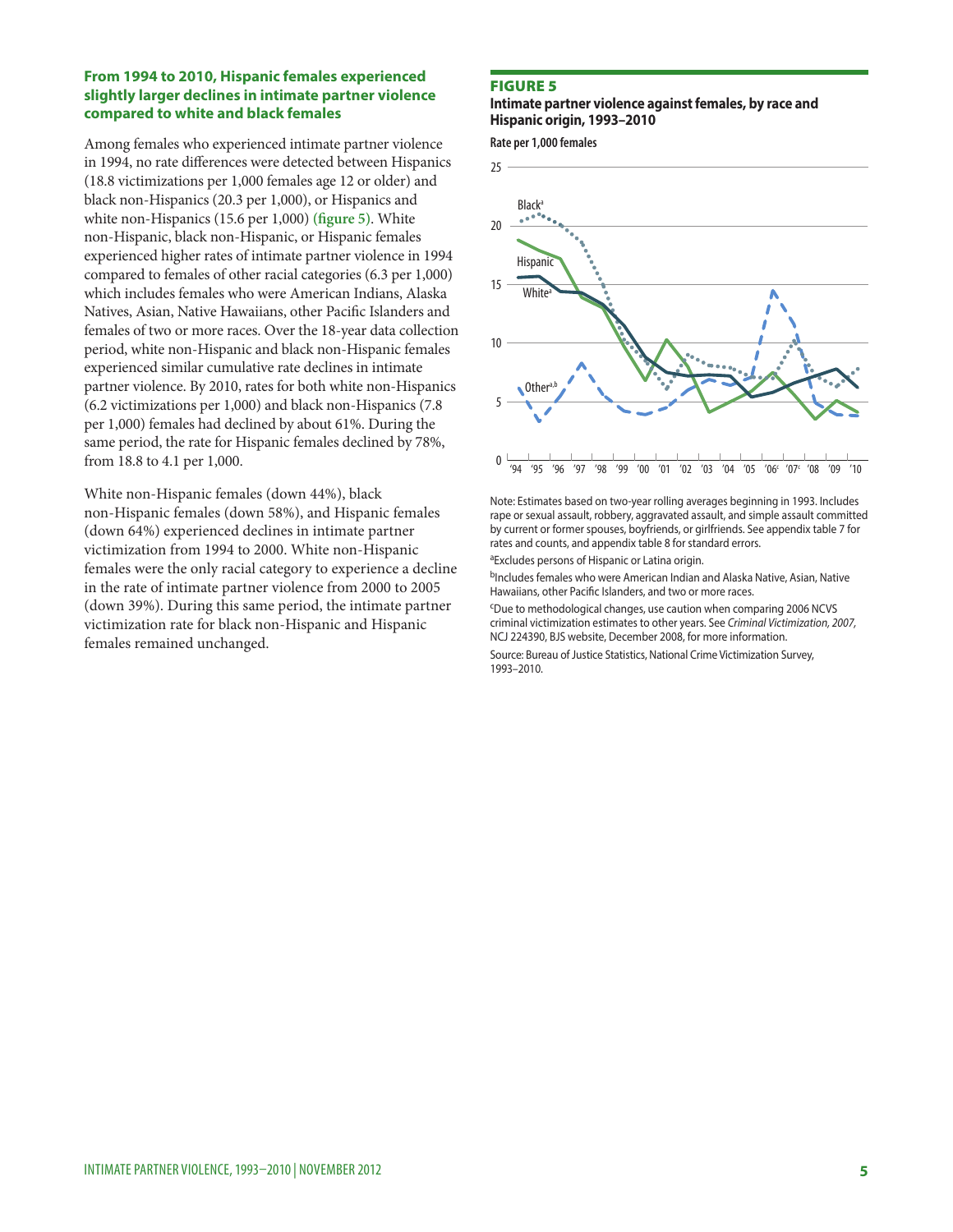# **From 1994 to 2010, intimate partner violence declined for females of all marital statuses**

The overall rate of intimate partner violence among married females declined by 66%, from 5.9 victimizations per 1,000 females age 12 or older in 1994 to 2.0 per 1,000 in 2010. Rates among divorced or widowed females declined by 67%, from 19.9 victimizations per 1,000 in 1994 to 6.5 per 1,000 during the same period.

Females who were either separated or never married experienced similar overall percentage declines from 1994 to 2010. Separated females experienced the highest rate of intimate partner violence during the 18-year period. The rate among separated females declined from 151.4 victimizations per 1,000 females age 12 or older in 1994 to 59.6 per 1,000 in 2010.

From 2000 to 2005, the rate of intimate partner victimization remained stable for married females, while rates for females who were never married (down 31%), divorced or widowed (down 31%), or separated (down 30%) declined **(figure 6)**.

In 2010, the rate of intimate partner violence for married females (2.0 victimizations per 1,000 females age 12 or older) was about four times less than the rates for never married females (8.0 victimizations per 1,000), about three times less than the rate for divorced or widowed females (6.5 victimizations per 1,000), and about 30 times less than the rate for separated females (59.6 victimizations per 1,000).

# Figure 6

#### **Intimate partner violence against females, by marital status, 1993–2010**

**Rate per 1,000 females**



Note: Estimates based on two-year rolling averages beginning in 1993. Detail may not sum to total due to missing data on the marital status variable, ranging from 0.2% to 1%. The NCVS collects information on a respondent's marital status at the time of the interview but does not obtain marital status at the time of the incident or whether a change in marital status occurred after the incident. Includes rape or sexual assault, robbery, aggravated assault, and simple assault committed by current or former spouses, boyfriends, or girlfriends. See appendix table 9 for counts and rates, and appendix table 10 for standard errors.

\*Due to methodological changes, use caution when comparing 2006 NCVS criminal victimization estimates to other years. See *Criminal Victimization, 2007,*  NCJ 224390, BJS website, December 2008, for more information.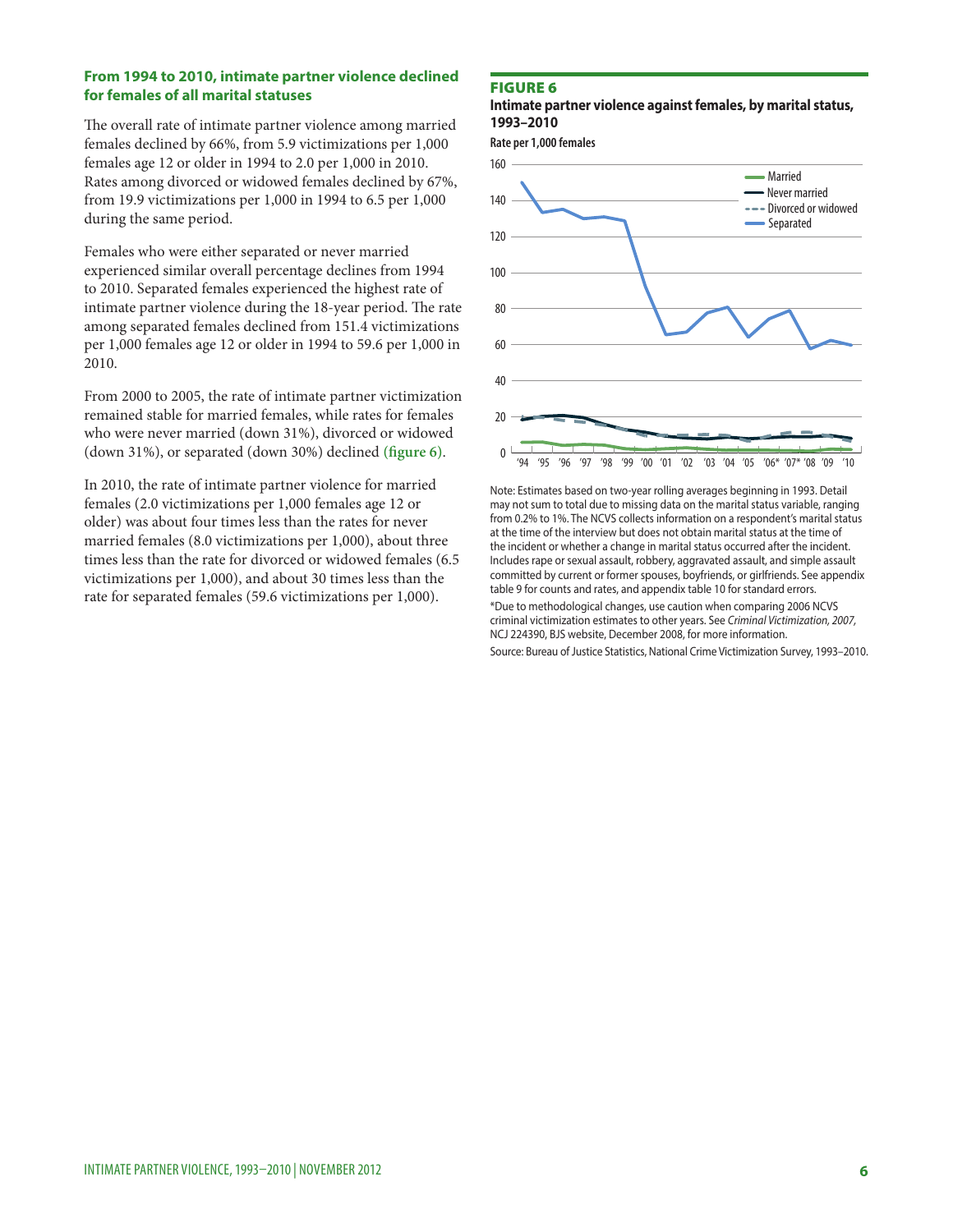# **The rate of intimate partner violence for females living in households comprised of married adults with children declined by 74% from 1994 to 2010**

Females living in households comprised of married adults with children experienced a 74% decline in intimate partner violence, from 9.6 victimizations per 1,000 females age 12 or older in 1994 to 2.5 per 1,000 in 2010 **(figure 7)**. The rate of intimate victims for females living in households comprised of one female adult with children declined by 57%, from 73.1 per 1,000 in 1994 to 31.7 per 1,000 in 2010.

From 1994 to 2000, similar overall declines occurred among households comprised of one female adult only (down 41%) and those with one female adult with children (down 45%). The rate of female intimate partner violence among households with one female adult remained stable from 2000 to 2005. In comparison, the rate among households with one female adult with children declined by more than a third (down 35%), from 40.0 victimizations per 1,000 females in 2000 to 25.9 victimizations per 1,000 in 2005, then remained stable until 2010.

In 2010, the rate of intimate partner violence against females living in households comprised of married adults with children was lower than those of households with one female only. The rate of female intimate partner violence in 2010 among households comprised of one female adult with children (31.7 victimizations per 1,000 females age 12 or older) was more than 10 times higher than the rate for females in households with married adults with children (2.5 per 1,000), and more than 6 times higher than the rate for those in households with one female adult only (4.6 per 1,000).

#### **FIGURE 7**

**Intimate partner violence against females, by household composition, 1993–2010**

**Rate per 1,000 females**



Note: Estimates based on two-year rolling averages beginning in 2003. Includes rape or sexual assault, robbery, aggravated assault, and simple assault committed by current or former spouses, boyfriends, or girlfriends. Excludes households comprised of one adult male with children due to several years in which the estimate is equal to 0 sample cases. See appendix table 11 for rates and counts, and appendix table 12 for standard errors.

aIncludes a combination of children, adult relatives, and other adults not related to household members living together.

bDue to methodological changes, use caution when comparing 2006 NCVS criminal victimization estimates to other years. See *Criminal Victimization, 2007,*  NCJ 224390, BJS website, December 2008, for more information.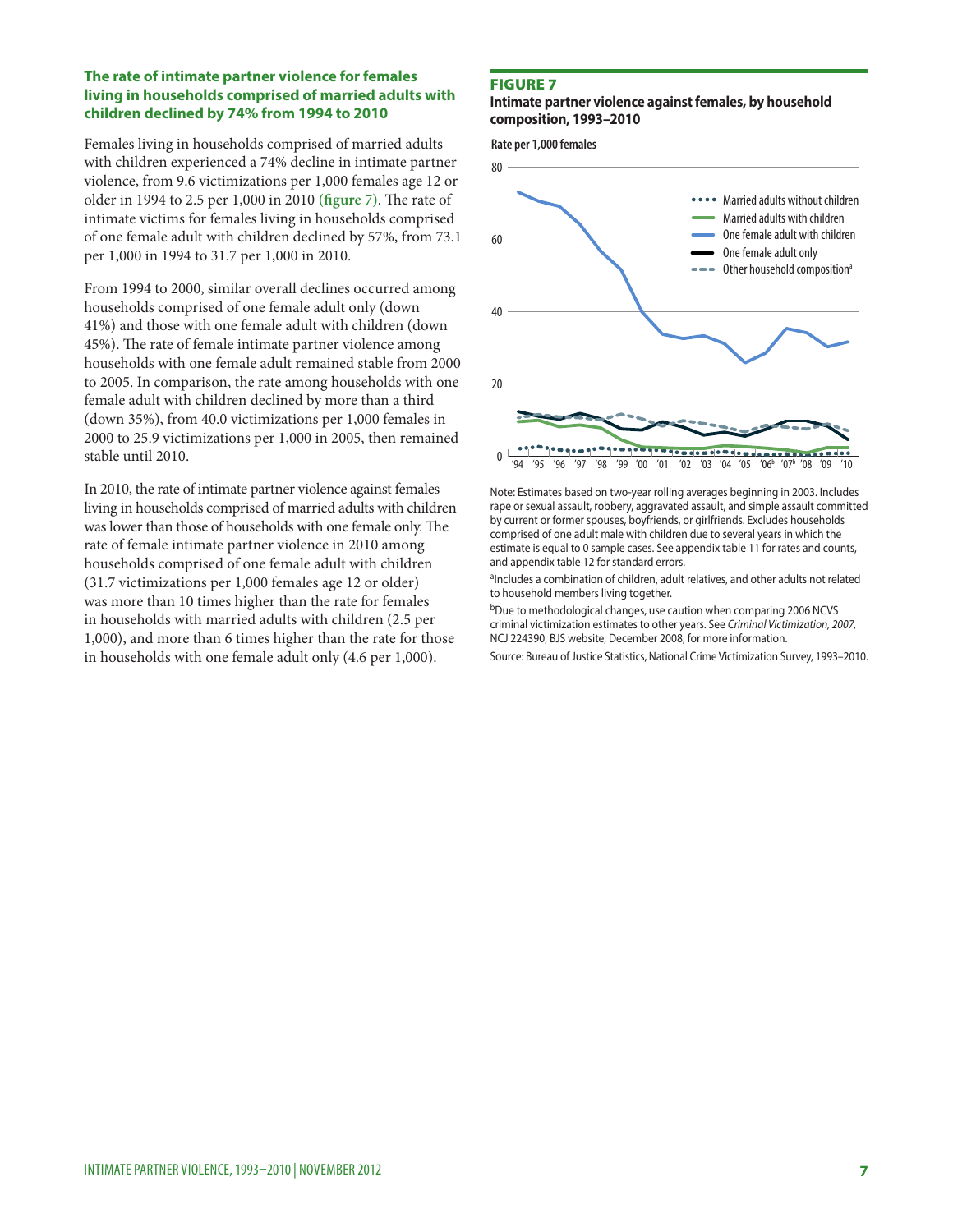# **Methodology**

# **Survey coverage**

The Bureau of Justice Statistics' (BJS) National Crime Victimization Survey (NCVS) is an annual data collection conducted by the U.S. Census Bureau. The NCVS is a self-report survey in which interviewed persons are asked about the number and characteristics of victimizations experienced during the prior six months. The NCVS collects information on nonfatal personal crimes (rape or sexual assault, robbery, aggravated and simple assault, and personal larceny) and property crimes (burglary, motor vehicle theft, and other theft) both reported and not reported to police. In addition to providing annual level and change estimates on criminal victimization, the NCVS is the primary source of information on the nature of criminal victimization incidents. Survey respondents provide information about themselves (such as age, sex, race and ethnicity, marital status, education level, and income) and whether they experienced victimization. Information are collected for each victimization incident about the offender (such as age, race and ethnicity, sex, and victim–offender relationship), characteristics of the crime (including time and place of occurrence, use of weapons, nature of injury, and economic consequences), whether the crime was reported to police, reasons why the crime was or was not reported, and experiences with the criminal justice system.

The NCVS is administered to persons age 12 or older from a nationally representative sample of households in the United States. The NCVS defines a household as a group of members who all reside at a sampled address. Persons are considered household members when the sampled address is their usual place of residence at the time of the interview and when they have no usual place of residence elsewhere. Once selected, households remain in the sample for three years, and eligible persons in these households are interviewed every six months for a total of seven interviews. New households rotate into the sample on an ongoing basis to replace outgoing households that have been in the sample for the three-year period. The sample includes persons living in group quarters, such as dormitories, rooming houses, and religious group dwellings, and excludes persons living in military barracks and institutional settings, such as correctional or hospital facilities, and the homeless. (For more detail, see the *Survey Methodology* in *Criminal Victimization in the United States, 2008,* NCJ 231173, BJS website, May 2011.)

In 2010, about 41,000 households and 73,300 individuals age 12 or older were interviewed for the NCVS. Each household was interviewed twice during the year. The response rate was 92.3% of households and 87.5% of eligible individuals.

Victimizations that occurred outside of the U.S. were excluded from this report. From 1993 to 2010, 1,657 (0.8%) of the total 197,849 unweighted victimizations occurred

outside the U.S. and were excluded from the analyses. Additional selection criteria used in this report include violent criminal victimizations and those perpetrated by intimates. From 1993 to 2010, about 22% (42,449) of the total 197,849 unweighted victimizations were classified as violent crimes. During the same period, about 8% (5,385) of the total 65,690 offenders identified by respondents were described as intimates.

# **Weighting adjustments for estimating household victimization**

Estimates in this report use data from the 1993 to 2010 NCVS data files. These files are weighted to produce annual estimates of victimization for persons age 12 or older living in U.S. households. Because the NCVS relies on a sample rather than a census of the entire U.S. population, weights are designed to inflate sample point estimates to known population totals and to compensate for survey nonresponse and other aspects of the sample design.

The NCVS data files include both person and household weights. Person weights provide an estimate of the population represented by each person in the sample. Household weights provide an estimate of the total U.S. household population. Both household and person weights, after proper adjustment, are also used to form the denominator in calculations of crime rates.

Victimization weights used in this analysis account for the number of persons present during an incident and for repeat victims of series incidents. The weight counts series incidents as the actual number of incidents reported by the victim, up to a maximum of 10 incidents. Series victimizations are similar in type but occur with such frequency that a victim is unable to recall the details of each individual event. Survey procedures allow NCVS interviewers to identify and classify these similar victimizations as series victimizations and to collect detailed information on only the most recent incident in the series. In 2010, about 3% of all victimizations were series incidents. Weighting series incidents as the number of incidents up to a maximum of 10 incidents produces more reliable estimates of crime levels, while the cap at 10 minimizes the effect of extreme outliers on the rates. Additional information on the series enumeration is detailed in the report *Methods for Counting High-Frequency Repeat Victimizations in the National Crime Victimization Survey,*  NCJ 237308, BJS website, April 2012.

# **Intimate partner violence defined**

As defined in the NCVS, intimate partner violence includes rape, sexual assault, robbery, aggravated assault, and simple assault committed by an offender who is the victim's current or former spouse, boyfriend, or girlfriend. For some victims, intimates are primarily restricted to boyfriends and girlfriends. Others may be inclined to perceive romantic relationships as friends or acquaintances rather than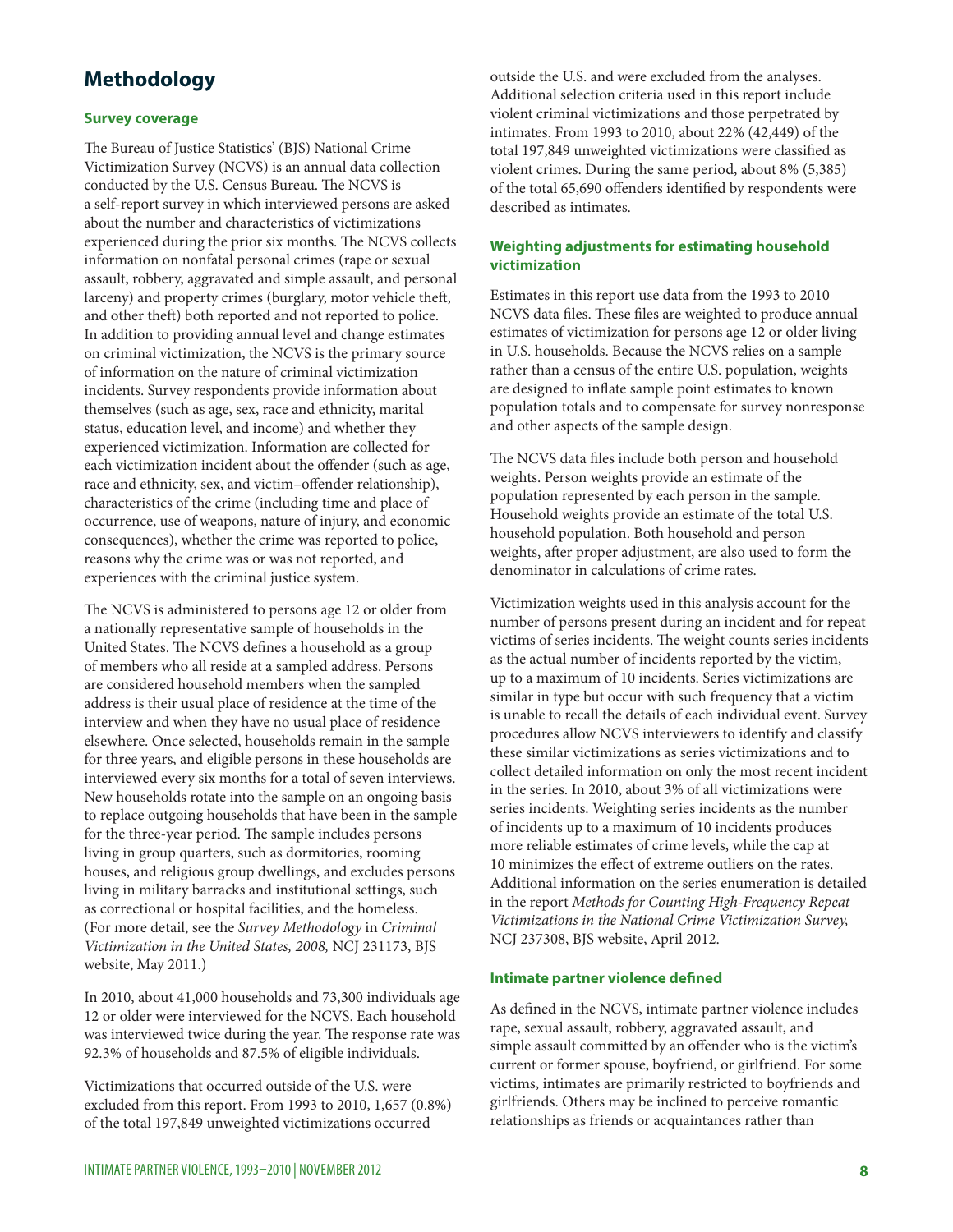ascribing the level of intimacy associated with a boyfriend or girlfriend. Thus, the characteristics of intimate violence as defined in this report may differ based on how the respondent perceives the relationship with the offender.

# **Standard error computations**

When national estimates are derived from a sample, as is the case with the NCVS, caution must be taken when comparing one estimate to another estimate or when comparing estimates over time. Although one estimate may be larger than another, estimates based on a sample have some degree of sampling error. The sampling error of an estimate depends on several factors, including the amount of variation in the responses, the size of the sample, and the size of the subgroup for which the estimate is computed. When the sampling error around the estimates is taken into consideration, the estimates that appear different may, in fact, not be statistically different.

One measure of the sampling error associated with an estimate is the standard error. The standard error can vary from one estimate to the next. In general, for a given metric, an estimate with a smaller standard error provides a more reliable approximation of the true value than an estimate with a larger standard error. Estimates with relatively large standard errors are associated with less precision and reliability and should be interpreted with caution.

In order to generate standard errors around estimates from the NCVS, the Census Bureau produces generalized variance function (GVF) parameters for BJS. The GVFs take into account aspects of the NCVS complex sample design and represent the curve fitted to a selection of individual standard errors based on the Jackknife Repeated Replication technique. The GVF parameters were used to generate standard errors for each point estimate (such as counts, percentages, and rates) in the report.

In this report, BJS conducted tests to determine whether differences in estimated numbers and percentages were statistically significant once sampling error was taken into account. Using statistical programs developed specifically for the NCVS, all comparisons in the text were tested for significance. The primary test procedure used was Student's t-statistic, which tests the difference between two sample estimates. To ensure that the observed differences between estimates were larger than might be expected due to sampling variation, the significance level was set at the 95% confidence level.

Data users can use the estimates and the standard errors of the estimates provided in this report to generate a confidence interval around the estimate as a measure of the margin of error. The following example illustrates how standard errors can be used to generate confidence intervals:

According to the NCVS, in 1994, the overall rate of intimate partner violence was 9.8 victimizations per 1,000 persons age 12 or older (appendix table 1). Using the GVFs, BJS determined that the estimate has a standard error of 0.4 (appendix table 2). A confidence interval around the estimate was generated by multiplying the standard errors by ±1.96 (the t-score of a normal, two-tailed distribution that excludes 2.5% at either end of the distribution). Thus, the confidence interval around the 9.8 estimate from 1994 is equal to  $9.8 \pm 0.4$  X 1.96, (or 9.0 to 10.6). In other words, if different samples using the same procedures were taken from the U.S. population in 1994, 95% of the time the rate of overall intimate partner violence would fall between 9.0 and 10.6 victimizations per 1,000 persons age 12 or older.

In this report, BJS also calculated a coefficient of variation (CV) for all estimates, representing the ratio of the standard error to the estimate. CVs provide a measure of reliability and a means to compare the precision of estimates across measures with differing levels or metrics. In cases where the CV was greater than 50%, or the unweighted sample had 10 or fewer cases, the estimate was noted with a "!" symbol (interpret data with caution; estimate is based on 10 or fewer sample cases, or the coefficient of variation exceeds 50%).

Many of the variables examined in this report may be related to one another and to other variables not included in the analyses. Complex relationships among variables were not fully explored in this report and warrant more extensive analysis. Causal inferences should not be made based on the results presented.

# **Statistical differences defined**

BJS tested the comparisons between the percentages and rates for this report to determine if observed differences were statistically significant. Differences described as higher, lower, or different passed a test at the .05 level of statistical significance (95%-confidence level). Differences described as somewhat, slightly, or marginally different, or some indication of difference, passed a test at the .10 level of statistical significance (90%-confidence level). Caution is required when comparing estimates not explicitly discussed in this bulletin.

# **Methodological changes to the NCVS in 2006**

Methodological changes implemented in 2006 may have affected the crime estimates for that year to such an extent that they are not comparable to estimates from other years. Evaluation of 2007 and later data from the NCVS conducted by BJS and the Census Bureau found a high degree of confidence that estimates from 2007 to 2010 are consistent with and comparable to estimates for 2005 and previous years. The reports, *Criminal Victimization, 2006,* NCJ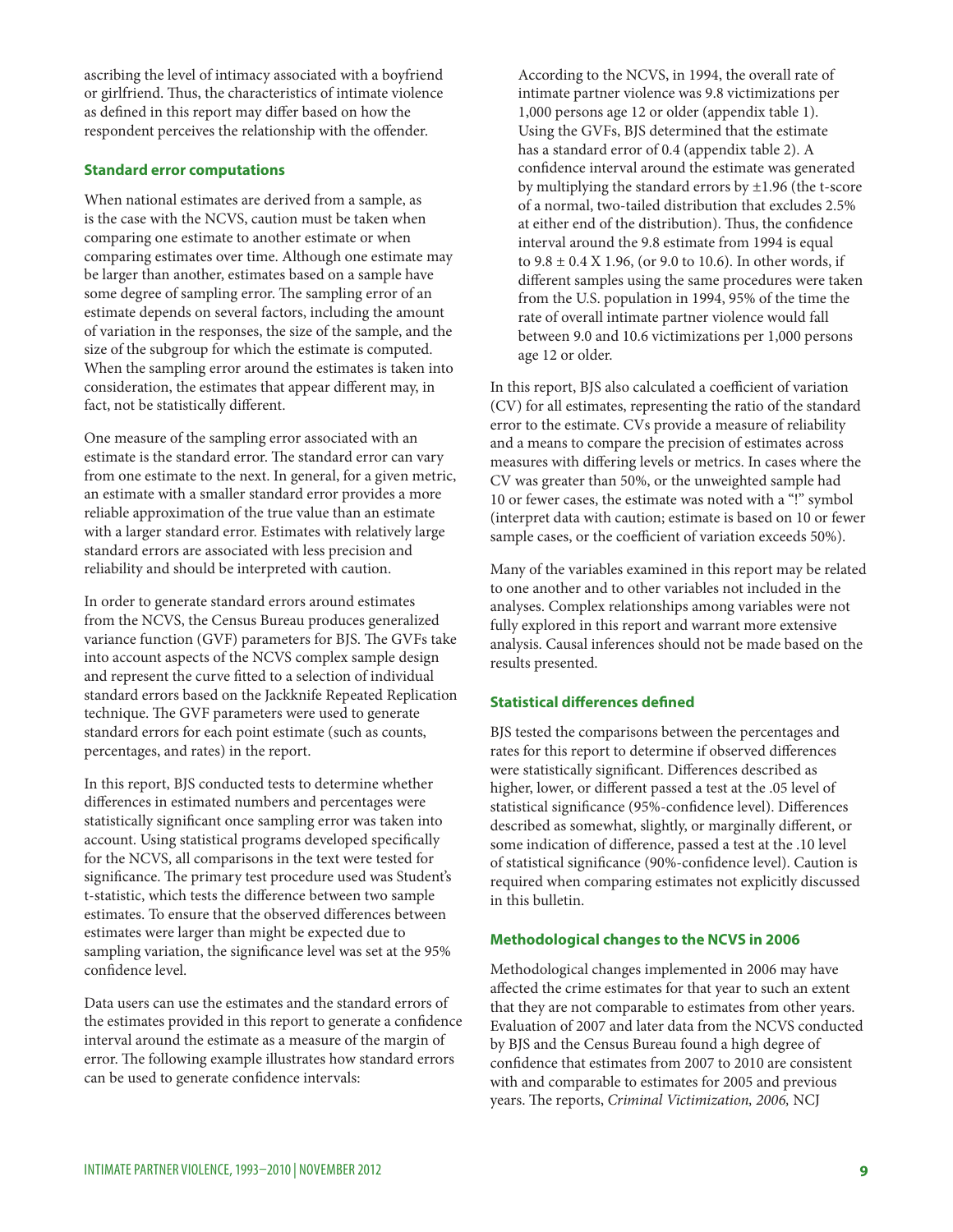219413, December 2007; *Criminal Victimization, 2007,* NCJ 224390, December 2008; *Criminal Victimization, 2008,* NCJ 227777, September 2009; *Criminal Victimization, 2009,* NCJ 231327, October 2010; and *Criminal Victimization, 2010,* NCJ 235508, September 2011, are available on the BJS website.

#### Appendix table 1

#### **Total violent crime and intimate partner violence, by sex, 1993–2010**

|             |                               | Number                                    |           | Rate per 1,000 persons age 12 or older |                               |                                           |        |      |
|-------------|-------------------------------|-------------------------------------------|-----------|----------------------------------------|-------------------------------|-------------------------------------------|--------|------|
|             | <b>Total violent</b><br>crime | <b>Total intimate</b><br>partner violence | Female    | Male                                   | <b>Total violent</b><br>crime | <b>Total intimate</b><br>partner violence | Female | Male |
| 1993-94     | 16,940,810                    | 2,070,160                                 | 1,766,700 | 303,460                                | 79.9                          | 9.8                                       | 16.1   | 3.0  |
| 1994-95     | 16,130,600                    | 2,058,040                                 | 1,785,590 | 272,450                                | 75.3                          | 9.6                                       | 16.1   | 2.6  |
| 1995-96     | 14,630,860                    | 1,917,270                                 | 1,676,990 | 240,280                                | 67.7                          | 8.9                                       | 15.0   | 2.3  |
| 1996-97     | 13,742,460                    | 1,829,750                                 | 1,644,100 | 185,650                                | 62.9                          | 8.4                                       | 14.6   | 1.8  |
| 1997-98     | 12,717,980                    | 1,701,860                                 | 1,499,130 | 202,720                                | 57.6                          | 7.7                                       | 13.2   | 1.9  |
| 1998-99     | 11,305,630                    | 1,480,080                                 | 1,250,570 | 229,510                                | 50.6                          | 6.6                                       | 10.9   | 2.1  |
| 1999-00     | 9,551,660                     | 1,147,350                                 | 974,160   | 173,190                                | 42.3                          | 5.1                                       | 8.4    | 1.6  |
| 2000-01     | 7,989,600                     | 995,160                                   | 882,720   | 112,450                                | 35.0                          | 4.4                                       | 7.5    | 1.0  |
| $2001 - 02$ | 7,450,570                     | 1,010,090                                 | 889,740   | 120,350                                | 32.3                          | 4.4                                       | 7.5    | 1.1  |
| $2002 - 03$ | 7,551,800                     | 985,020                                   | 852,220   | 132,810                                | 32.1                          | 4.2                                       | 7.0    | 1.2  |
| 2003-04     | 7,202,560                     | 1,036,000                                 | 861,380   | 174,620                                | 29.9                          | 4.3                                       | 7.0    | 1.5  |
| 2004-05     | 6,836,930                     | 923,860                                   | 718,590   | 205,270                                | 28.1                          | 3.8                                       | 5.8    | 1.7  |
| 2005-06*    | 7,689,110                     | 1,060,630                                 | 842,410   | 218,220                                | 31.3                          | 4.3                                       | 6.7    | 1.8  |
| 2006-07*    | 7,622,310                     | 1,105,530                                 | 922,380   | 183,150                                | 30.6                          | 4.4                                       | 7.2    | 1.5  |
| 2007-08     | 6,603,830                     | 1,004,600                                 | 847,700   | 156,900                                | 26.3                          | 4.0                                       | 6.6    | 1.3  |
| 2008-09     | 6,031,350                     | 1,071,520                                 | 914,480   | 157,050                                | 23.8                          | 4.2                                       | 7.1    | 1.3  |
| 2009-10     | 5,302,610                     | 906,540                                   | 775,650   | 130,890                                | 20.8                          | 3.6                                       | 5.9    | 1.1  |

Note: Estimates based on two-year rolling averages. Includes rape or sexual assault, robbery, aggravated assault, and simple assault committed by current or former spouses, boyfriends, and girlfriends. See appendix table 2 for standard errors.

\*Due to methodological changes, use caution when comparing 2006 NCVS criminal victimization estimates to other years. See *Criminal Victimization, 2007,* NCJ 224390, BJS website, December 2008, for more information.

Source: Bureau of Justice Statistics, National Crime Victimization Survey, 1993–2010.

#### Appendix table 2

#### **Standard errors for appendix table 1: Total violent crime and intimate partner violence, by sex, 1993–2010**

|             |                        | <b>Number</b>                      |         |        | Rate per 1,000 persons age 12 or older |                                           |        |      |  |  |
|-------------|------------------------|------------------------------------|---------|--------|----------------------------------------|-------------------------------------------|--------|------|--|--|
|             | Total<br>violent crime | Total intimate<br>partner violence | Female  | Male   | <b>Total</b><br>violent crime          | <b>Total intimate</b><br>partner violence | Female | Male |  |  |
| 1993-94     | 429,600                | 119,920                            | 108,990 | 39,330 | 1.5                                    | 0.4                                       | 0.7    | 0.3  |  |  |
| 1994-95     | 363,440                | 104,410                            | 95,830  | 32,370 | 1.2                                    | 0.4                                       | 0.6    | 0.2  |  |  |
| 1995-96     | 332,590                | 97,580                             | 90,030  | 29,450 | 1.1                                    | 0.3                                       | 0.6    | 0.2  |  |  |
| 1996-97     | 363,910                | 104,680                            | 98,110  | 28,160 | 1.1                                    | 0.4                                       | 0.6    | 0.2  |  |  |
| 1997-98     | 389,290                | 109,410                            | 101,120 | 31,220 | 1.2                                    | 0.4                                       | 0.7    | 0.2  |  |  |
| 1998-99     | 367,490                | 104,520                            | 94,190  | 34,520 | 1.3                                    | 0.4                                       | 0.6    | 0.2  |  |  |
| 1999-00     | 329,360                | 88,280                             | 80,030  | 29,550 | 1.1                                    | 0.3                                       | 0.5    | 0.2  |  |  |
| 2000-01     | 301,250                | 80,130                             | 74,540  | 22,880 | 1.0                                    | 0.3                                       | 0.5    | 0.2  |  |  |
| $2001 - 02$ | 264,840                | 76,730                             | 71,120  | 22,700 | 0.9                                    | 0.3                                       | 0.4    | 0.1  |  |  |
| $2002 - 03$ | 246,110                | 74,780                             | 68,690  | 24,030 | 0.8                                    | 0.2                                       | 0.4    | 0.2  |  |  |
| 2003-04     | 241,330                | 79,860                             | 71,770  | 29,330 | 0.8                                    | 0.3                                       | 0.4    | 0.2  |  |  |
| 2004-05     | 252,170                | 80,060                             | 69,360  | 34,550 | 0.8                                    | 0.2                                       | 0.4    | 0.2  |  |  |
| 2005-06     | 260,750                | 86,560                             | 75,870  | 35,760 | 0.8                                    | 0.3                                       | 0.4    | 0.2  |  |  |
| 2006-07     | 260,050                | 88,640                             | 79,730  | 31,930 | 0.8                                    | 0.3                                       | 0.5    | 0.2  |  |  |
| 2007-08     | 241,530                | 81,860                             | 74,130  | 28,600 | 0.7                                    | 0.2                                       | 0.4    | 0.2  |  |  |
| 2008-09     | 238,900                | 89,360                             | 81,510  | 30,350 | 0.7                                    | 0.3                                       | 0.5    | 0.2  |  |  |
| 2009-10     | 235,460                | 83,650                             | 76,310  | 27,790 | 0.7                                    | 0.3                                       | 0.4    | 0.2  |  |  |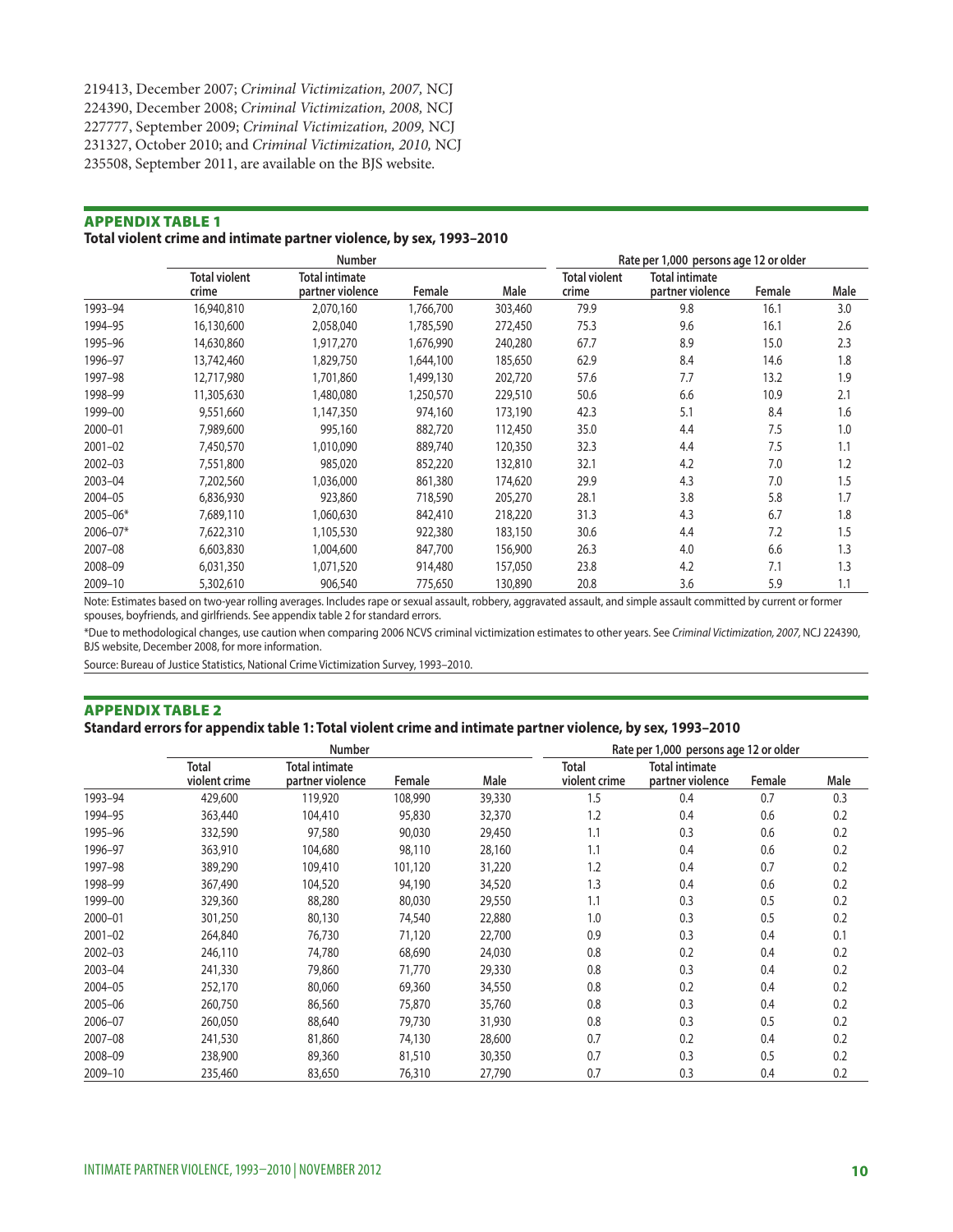| <b>APPENDIX TABLE 3</b>                                      |  |
|--------------------------------------------------------------|--|
| Intimate partner violence against females, by age, 1993-2010 |  |

|              | <b>Number</b> |           |           |           |         |             |              | Rate per 1,000 females age 12 or older |           |           |           |             |  |
|--------------|---------------|-----------|-----------|-----------|---------|-------------|--------------|----------------------------------------|-----------|-----------|-----------|-------------|--|
|              | Total         | $12 - 17$ | $18 - 24$ | $25 - 34$ | 35-49   | 50 or older | <b>Total</b> | $12 - 17$                              | $18 - 24$ | $25 - 34$ | $35 - 49$ | 50 or older |  |
| 1993-94      | 1,766,700     | 79,720    | 434,110   | 675,490   | 523,310 | 54,070      | 16.1         | 7.4                                    | 33.9      | 31.9      | 17.9      | 1.5         |  |
| 1994–95      | 1,785,590     | 102,580   | 457,000   | 781,790   | 406,720 | 37,510      | 16.1         | 9.3                                    | 36.1      | 37.4      | 13.5      | 1.0         |  |
| 1995-96      | 1,676,990     | 130,390   | 523,120   | 637,380   | 353,600 | 32,490      | 15.0         | 11.6                                   | 41.9      | 30.8      | 11.5      | 0.9         |  |
| 1996-97      | 1,644,100     | 114,610   | 503,460   | 520,090   | 469,350 | 36,600      | 14.6         | 10.1                                   | 40.5      | 25.5      | 14.9      | 1.0         |  |
| 1997-98      | ,499,130      | 74,510    | 475,070   | 400,280   | 519,570 | 29,690      | 13.2         | 6.5                                    | 37.9      | 20.0      | 16.3      | 0.8         |  |
| 1998-99      | 1,250,570     | 59,450    | 390,570   | 416,060   | 356,620 | 27,870      | 10.9         | 5.1                                    | 30.5      | 21.2      | 11.0      | 0.7         |  |
| 1999-00      | 974,160       | 51,980    | 319,650   | 339,480   | 235,510 | 27,540      | 8.4          | 4.4                                    | 24.3      | 17.5      | 7.2       | 0.7         |  |
| 2000-01      | 882,720       | 26,490    | 311,720   | 222,040   | 269,030 | 53,450      | 7.5          | 2.2                                    | 23.2      | 11.6      | 8.2       | 1.3         |  |
| $2001 - 02$  | 889,740       | 33,160    | 282,670   | 225,160   | 298,250 | 50,490      | 7.5          | 2.8                                    | 20.7      | 11.9      | 9.0       | 1.2         |  |
| $2002 - 03$  | 852,220       | 72,930    | 276,640   | 272,280   | 198,590 | 31,770      | 7.0          | 6.0                                    | 20.0      | 14.1      | 6.0       | 0.7         |  |
| 2003-04      | 861,380       | 61,210    | 276,180   | 292,900   | 197.810 | 33,290      | 7.0          | 5.0                                    | 19.7      | 14.9      | 5.9       | 0.7         |  |
| 2004-05      | 718,590       | 26,470    | 207,370   | 206,230   | 236,550 | 41,970      | 5.8          | 2.1                                    | 14.7      | 10.5      | 7.1       | 0.9         |  |
| $2005 - 06*$ | 842,410       | 28,650    | 298,630   | 233,850   | 226,620 | 54,650      | 6.7          | 2.3                                    | 21.2      | 11.8      | 6.8       | 1.2         |  |
| $2006 - 07*$ | 922,380       | 28,460    | 327,520   | 286,530   | 225,880 | 53,990      | 7.2          | 2.3                                    | 23.1      | 14.4      | 6.8       | 1.1         |  |
| 2007-08      | 847,700       | 27,380    | 216,690   | 298,480   | 254,190 | 50,970      | 6.6          | 2.2                                    | 15.1      | 14.8      | 7.7       | 1.0         |  |
| 2008-09      | 914,480       | 20,960!   | 171,920   | 328,010   | 315,370 | 78,210      | 7.1          | 1.7!                                   | 11.9      | 16.2      | 9.7       | 1.6         |  |
| 2009-10      | 775,650       | 10,520!   | 141,300   | 248,550   | 307,060 | 68,220      | 5.9          | 0.9!                                   | 9.7       | 12.1      | 9.6       | 1.3         |  |

Note: Estimates based on two-year rolling averages. Includes rape or sexual assault, robbery, aggravated assault, and simple assault committed by current or former spouses, boyfriends, and girlfriends. See appendix table 4 for standard errors.

! Interpret data with caution; estimate based on 10 or fewer sample cases, or coefficient of variation is greater than 50%.

\*Due to methodological changes, use caution when comparing 2006 NCVS criminal victimization estimates to other years. See *Criminal Victimization, 2007,* NCJ 224390, BJS website, December 2008, for more information.

Source: Bureau of Justice Statistics, National Crime Victimization Survey, 1993–2010.

## Appendix table 4

#### **Standard errors for appendix table 3: Intimate partner violence against females, by age, 1993–2010**

|             |              |           | Rate per 1,000 females age 12 or older |           |           |             |       |           |           |           |           |             |
|-------------|--------------|-----------|----------------------------------------|-----------|-----------|-------------|-------|-----------|-----------|-----------|-----------|-------------|
|             | <b>Total</b> | $12 - 17$ | $18 - 24$                              | $25 - 34$ | $35 - 49$ | 50 or older | Total | $12 - 17$ | $18 - 24$ | $25 - 34$ | $35 - 49$ | 50 or older |
| 1993-94     | 108,990      | 18,990    | 48,090                                 | 61,900    | 53,470    | 15,450      | 0.7   | 1.3       | 2.7       | 2.1       | 1.3       | 0.3         |
| 1994-95     | 95,830       | 18,990    | 43,260                                 | 58,850    | 40,500    | 11,140      | 0.6   | 1.2       | 2.4       | 2.0       | 1.0       | 0.2         |
| 1995-96     | 90,030       | 21,080    | 45,570                                 | 51,020    | 36,520    | 10,080      | 0.6   | 1.3       | 2.6       | 1.8       | 0.9       | 0.2         |
| 1996-97     | 98,110       | 21,680    | 49,070                                 | 49,990    | 47,160    | 11,840      | 0.6   | 1.4       | 2.8       | 1.8       | 1.1       | 0.2         |
| 1997–98     | 101,120      | 18,020    | 50,750                                 | 45,950    | 53,470    | 11,040      | 0.7   | 1.1       | 2.9       | 1.7       | 1.2       | 0.2         |
| 1998-99     | 94,190       | 16,310    | 46,900                                 | 48,670    | 44,480    | 10,860      | 0.6   | 1.0       | 2.6       | 1.8       | 1.0       | 0.2         |
| 1999-00     | 80,030       | 15,320    | 41,740                                 | 43,200    | 35,100    | 10,930      | 0.5   | 0.9       | 2.3       | 1.6       | 0.8       | 0.2         |
| 2000-01     | 74,540       | 10,530    | 40,490                                 | 33,400    | 37,230    | 15,290      | 0.5   | 0.6       | 2.2       | 1.3       | 0.8       | 0.3         |
| $2001 - 02$ | 71,120       | 11,360    | 36,530                                 | 32,130    | 37,660    | 14,190      | 0.4   | 0.7       | 1.9       | 1.2       | 0.8       | 0.2         |
| $2002 - 03$ | 68,690       | 17,370    | 36,070                                 | 35,750    | 29,990    | 11,170      | 0.4   | 1.0       | 1.9       | 1.3       | 0.7       | 0.2         |
| 2003-04     | 71,770       | 16,700    | 37,740                                 | 38,990    | 31,400    | 12,120      | 0.4   | 1.0       | 1.9       | 1.4       | 0.7       | 0.2         |
| 2004-05     | 69,360       | 11,660    | 34,740                                 | 34,640    | 37,330    | 14,820      | 0.4   | 0.7       | 1.8       | 1.3       | 0.8       | 0.2         |
| 2005-06     | 75,870       | 12,180    | 42,460                                 | 37,130    | 36,500    | 17,060      | 0.4   | 0.7       | 2.2       | 1.4       | 0.8       | 0.3         |
| 2006-07     | 79,730       | 11,780    | 44,090                                 | 40,910    | 35,840    | 16,510      | 0.5   | 0.7       | 2.2       | 1.5       | 0.8       | 0.3         |
| 2007-08     | 74,130       | 11,250    | 34,160                                 | 40,830    | 37,330    | 15,610      | 0.4   | 0.7       | 1.7       | 1.5       | 0.8       | 0.2         |
| 2008-09     | 81,510       | 10,440    | 31,890                                 | 45,530    | 44,540    | 20,850      | 0.5   | 0.6       | 1.6       | 1.6       | 1.0       | 0.3         |
| 2009-10     | 76,310       | 7.290     | 28,990                                 | 39,690    | 44,720    | 19,500      | 0.4   | 0.4       | 1.4       | 1.4       | 1.0       | 0.3         |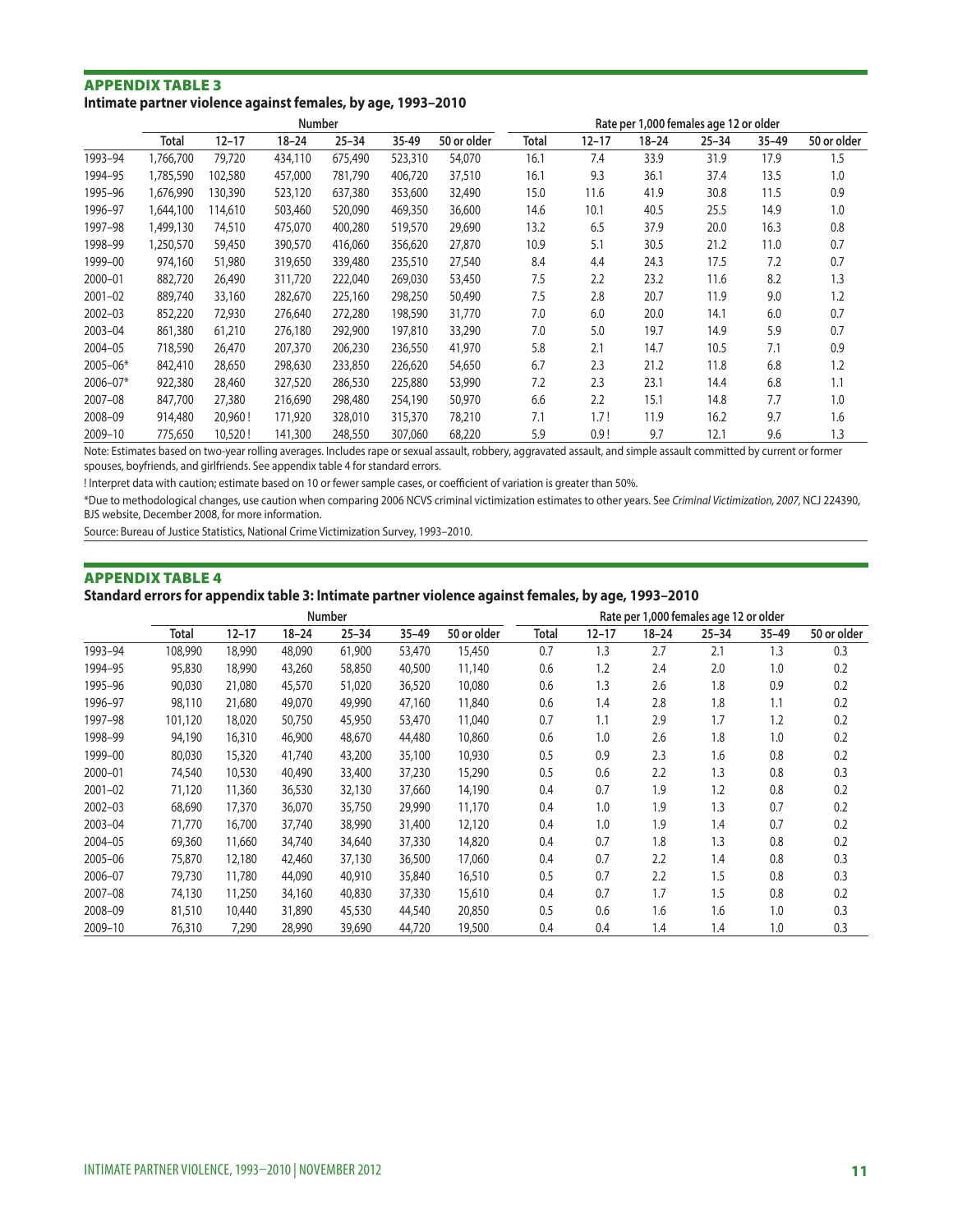#### Appendix table 5

#### **Intimate partner violence against females, by whether victim was previously victimized by the same offender, 2005–2010**

|                       |           |       |       | Percent |                |
|-----------------------|-----------|-------|-------|---------|----------------|
|                       | Number    | Total | Yes   | No      | <b>Unknown</b> |
| <b>Total intimate</b> |           |       |       |         |                |
| partner violence      | 990,590   | 100%  | 76.0% | 20.1%   | 3.9%           |
| All females           | 821,920   | 100%  | 76.9% | 19.1%   | 4.0%           |
| $12 - 17$             | 22,180    | 100%  | 38.5  | 58.4    | 3.1!           |
| $18 - 24$             | 218,870   | 100%  | 77.3  | 19.4    | 3.3!           |
| $25 - 34$             | 260,290   | 100%  | 76.1  | 18.5    | 5.4            |
| $35 - 49$             | 262,630   | 100%  | 81.4  | 15.3    | 3.4            |
| 50 or older           | 57,950    | 100%  | 72.9  | 23.5    | 3.6!           |
| <b>Total violent</b>  |           |       |       |         |                |
| crime                 | 6,326,980 | 100%  | 38.1% | 55.1%   | 6.8%           |

Note: Estimates based a six-year average. Includes rape or sexual assault, robbery, aggravated assault, and simple assault committed by current or former spouses, boyfriends, and girlfriends. Includes single and multiple offenders. See appendix table 6 for standard errors.

! Interpret data with caution; estimate based on 10 or fewer sample cases, or coefficient of variation is greater than 50%.

Source: Bureau of Justice Statistics, National Crime Victimization Survey, 2005–2010.

#### Appendix table 6

**Standard errors for appendix table 5: Intimate partner violence against females, by whether victim was previously victimized by the same offender, 2005–2010**

|                                 |         | Percent |      |         |  |  |  |  |
|---------------------------------|---------|---------|------|---------|--|--|--|--|
|                                 | Number  | Yes     | No   | Unknown |  |  |  |  |
| Total intimate partner violence | 95,220  | 1.7%    | 1.5% | 0.7%    |  |  |  |  |
| All females                     | 85,800  | 1.8%    | 1.6% | 0.8%    |  |  |  |  |
| $12 - 17$                       | 12,640  | 11.3    | 11.5 | 4.0     |  |  |  |  |
| $18 - 24$                       | 41,720  | 3.3     | 3.0  | 1.3     |  |  |  |  |
| $25 - 34$                       | 45,780  | 3.1     | 2.7  | 1.6     |  |  |  |  |
| 35-49                           | 46,000  | 2.8     | 2.5  | 1.2     |  |  |  |  |
| 50 or older                     | 20,730  | 6.5     | 6.1  | 2.7     |  |  |  |  |
| <b>Total violent crime</b>      | 266,690 | 0.8%    | 0.9% | 0.4%    |  |  |  |  |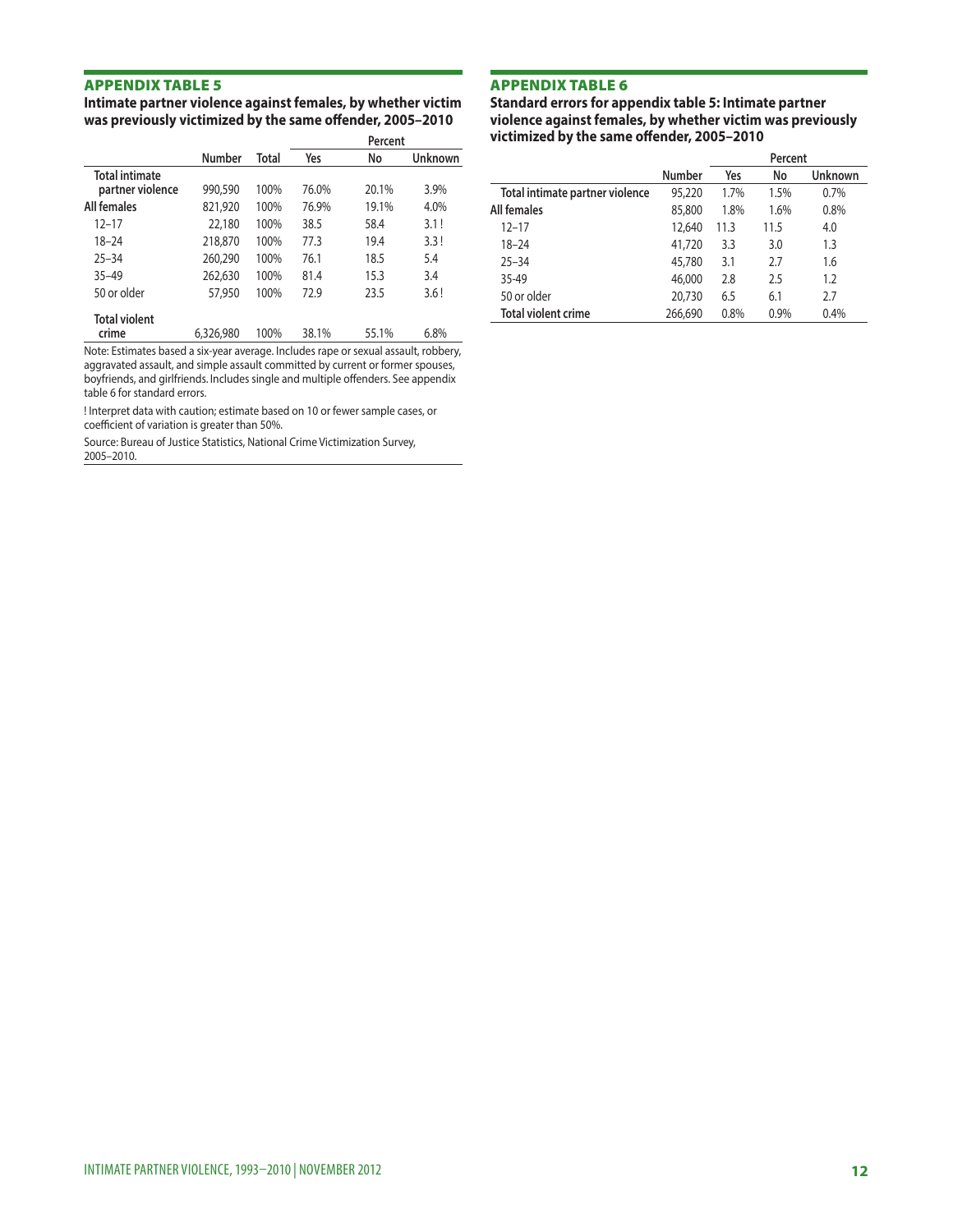#### Appendix table 7 **Intimate partner violence against females, by race and ethnicity, 1993–2010**

|              |           |                    | Number                   |                 |                    | Rate per 1,000 females age 12 or older |                    |                          |                 |                    |  |
|--------------|-----------|--------------------|--------------------------|-----------------|--------------------|----------------------------------------|--------------------|--------------------------|-----------------|--------------------|--|
|              | Total     | White <sup>a</sup> | <b>Black<sup>a</sup></b> | <b>Hispanic</b> | Other <sup>a</sup> | <b>Total</b>                           | White <sup>a</sup> | <b>Black<sup>a</sup></b> | <b>Hispanic</b> | Other <sup>a</sup> |  |
| 1993-94      | 1,766,700 | 1,298,450          | 274,840                  | 170,030         | 23,380             | 16.1                                   | 15.6               | 20.3                     | 18.8            | 6.3                |  |
| 1994-95      | 1,785,590 | 1,312,610          | 288,010                  | 172,290         | 12,670             | 16.1                                   | 15.7               | 21.0                     | 17.9            | 3.3                |  |
| 1995-96      | 1,676,990 | 1,204,080          | 277,790                  | 173,110         | 22,010             | 15.0                                   | 14.4               | 20.1                     | 17.2            | 5.5                |  |
| 1996-97      | 1,644,100 | 1,201,880          | 261,530                  | 146,610         | 34,070             | 14.6                                   | 14.3               | 18.6                     | 13.9            | 8.3                |  |
| 1997-98      | 1,499,140 | 1,117,470          | 216,310                  | 141,150         | 24,200             | 13.2                                   | 13.3               | 15.0                     | 13.0            | 5.6                |  |
| 1998-99      | 1,250,570 | 971,050            | 150,870                  | 109,540         | 19,100             | 10.9                                   | 11.5               | 10.3                     | 9.7             | 4.2                |  |
| 1999-00      | 974,160   | 748,180            | 126,090                  | 81,590          | 18,290             | 8.4                                    | 8.8                | 8.5                      | 6.8             | 3.9                |  |
| 2000-01      | 882,720   | 641,440            | 91,090                   | 128,750         | 21,440!            | 7.5                                    | 7.5                | 6.1                      | 10.3            | 4.5!               |  |
| $2001 - 02$  | 889,740   | 620,880            | 137,200                  | 103,110         | 28,550             | 7.5                                    | 7.2                | 9.0                      | 8.0             | 6.0                |  |
| $2002 - 03$  | 852,220   | 632,640            | 123,250                  | 58,250          | 38,080             | 7.0                                    | 7.3                | 8.1                      | 4.1             | 6.9                |  |
| 2003-04      | 861,380   | 625,880            | 118,410                  | 76,590          | 40,510!            | 7.0                                    | 7.2                | 7.9                      | 5.0             | 6.4!               |  |
| 2004-05      | 718,590   | 469,990            | 108,520                  | 92,030          | 48,050             | 5.8                                    | 5.4                | 7.1                      | 5.9             | 7.1                |  |
| $2005 - 06b$ | 842,410   | 514,740            | 107,760                  | 115,320         | 104,580            | 6.7                                    | 5.8                | 7.0                      | 7.5             | 14.5               |  |
| $2006 - 07b$ | 922,380   | 584,690            | 159,180                  | 89,780          | 88,720             | 7.2                                    | 6.6                | 10.2                     | 5.6             | 11.6               |  |
| 2007-08      | 847,700   | 635,530            | 113,660                  | 59,860          | 38,640             | 6.6                                    | 7.2                | 7.2                      | 3.5             | 4.9                |  |
| 2008-09      | 914,480   | 694,510            | 100,800                  | 88,860          | 30,310             | 7.1                                    | 7.8                | 6.3                      | 5.1             | 3.9                |  |
| 2009-10      | 775,650   | 546,060            | 127,220                  | 72,690          | 29,680             | 5.9                                    | 6.2                | 7.8                      | 4.1             | 3.8                |  |

Note: Estimates based on two-year rolling averages. Includes rape or sexual assault, robbery, aggravated assault, and simple assault committed by current or former spouses, boyfriends, and girlfriends. See appendix table 8 for standard errors.

! Interpret data with caution; estimate based on 10 or fewer sample cases, or coefficient of variation is greater than 50%.

a<sub>Includes</sub> females who were American Indian and Alaska Native, Asian, Native Hawaiian, other Pacific Islander, and two or more races.

bDue to methodological changes, use caution when comparing 2006 NCVS criminal victimization estimates to other years. See *Criminal Victimization, 2007,* NCJ 224390, BJS website, December 2008, for more information.

Source: Bureau of Justice Statistics, National Crime Victimization Survey, 1993–2010.

#### Appendix table 8

**Standard errors for appendix table 7: Intimate partner violence against females, by race and ethnicity, 1993–2010**

|             |         | <b>Number</b> |              |                 |        | Rate per 1,000 females age 12 or older |       |              |                 |       |  |
|-------------|---------|---------------|--------------|-----------------|--------|----------------------------------------|-------|--------------|-----------------|-------|--|
|             | Total   | White         | <b>Black</b> | <b>Hispanic</b> | Other  | <b>Total</b>                           | White | <b>Black</b> | <b>Hispanic</b> | Other |  |
| 1993-94     | 108,990 | 90,680        | 37,220       | 28,580          | 9,960  | 0.7                                    | 0.8   | 2.0          | 2.3             | 1.9   |  |
| 1994-95     | 95,830  | 79,740        | 33,380       | 25,150          | 6,340  | 0.6                                    | 0.7   | 1.8          | 1.9             | 1.2   |  |
| 1995-96     | 90,030  | 73,920        | 31,920       | 24,600          | 8,230  | 0.6                                    | 0.7   | 1.7          | 1.8             | 1.5   |  |
| 1996-97     | 98,110  | 81,340        | 33,990       | 24,760          | 11,410 | 0.6                                    | 0.7   | 1.7          | 1.7             | 2.0   |  |
| 1997-98     | 101,120 | 84,430        | 32,370       | 25,530          | 9,910  | 0.7                                    | 0.7   | 1.6          | 1.7             | 1.6   |  |
| 1998-99     | 94,190  | 80,690        | 27,230       | 22,790          | 8,900  | 0.6                                    | 0.7   | 1.4          | 1.5             | 1.4   |  |
| 1999-00     | 80,030  | 68,410        | 24,790       | 19,540          | 8,820  | 0.5                                    | 0.6   | 1.2          | 1.2             | 1.3   |  |
| $2000 - 01$ | 74,540  | 61,610        | 20,390       | 24,650          | 9,420  | 0.5                                    | 0.5   | 1.0          | 1.4             | 1.4   |  |
| $2001 - 02$ | 71,120  | 57,490        | 24,400       | 20,860          | 10,490 | 0.4                                    | 0.5   | 1.2          | 1.2             | 1.6   |  |
| 2002-03     | 68,690  | 57,760        | 23,070       | 15,400          | 12,290 | 0.4                                    | 0.5   | 1.1          | 0.8             | 1.6   |  |
| 2003-04     | 71,770  | 59,760        | 23,760       | 18,810          | 13,430 | 0.4                                    | 0.5   | 1.1          | 0.9             | 1.5   |  |
| 2004-05     | 69,360  | 54,590        | 24,490       | 22,430          | 15,910 | 0.4                                    | 0.5   | 1.2          | 1.0             | 1.7   |  |
| 2005-06     | 75,870  | 57,440        | 24,450       | 25,350          | 24,060 | 0.4                                    | 0.5   | 1.1          | 1.2             | 2.4   |  |
| 2006-07     | 79,730  | 61,250        | 29,560       | 21,670          | 21,530 | 0.5                                    | 0.5   | 1.4          | 1.0             | 2.0   |  |
| 2007-08     | 74,130  | 62,730        | 23,990       | 17,000          | 13,480 | 0.4                                    | 0.5   | 1.1          | 0.7             | 1.2   |  |
| 2008-09     | 81,510  | 69,570        | 23,880       | 22,320          | 12,650 | 0.5                                    | 0.6   | 1.1          | 0.9             | 1.2   |  |
| 2009-10     | 76,310  | 62,180        | 27,360       | 20,180          | 12,520 | 0.4                                    | 0.5   | 1.2          | 0.8             | 1.1   |  |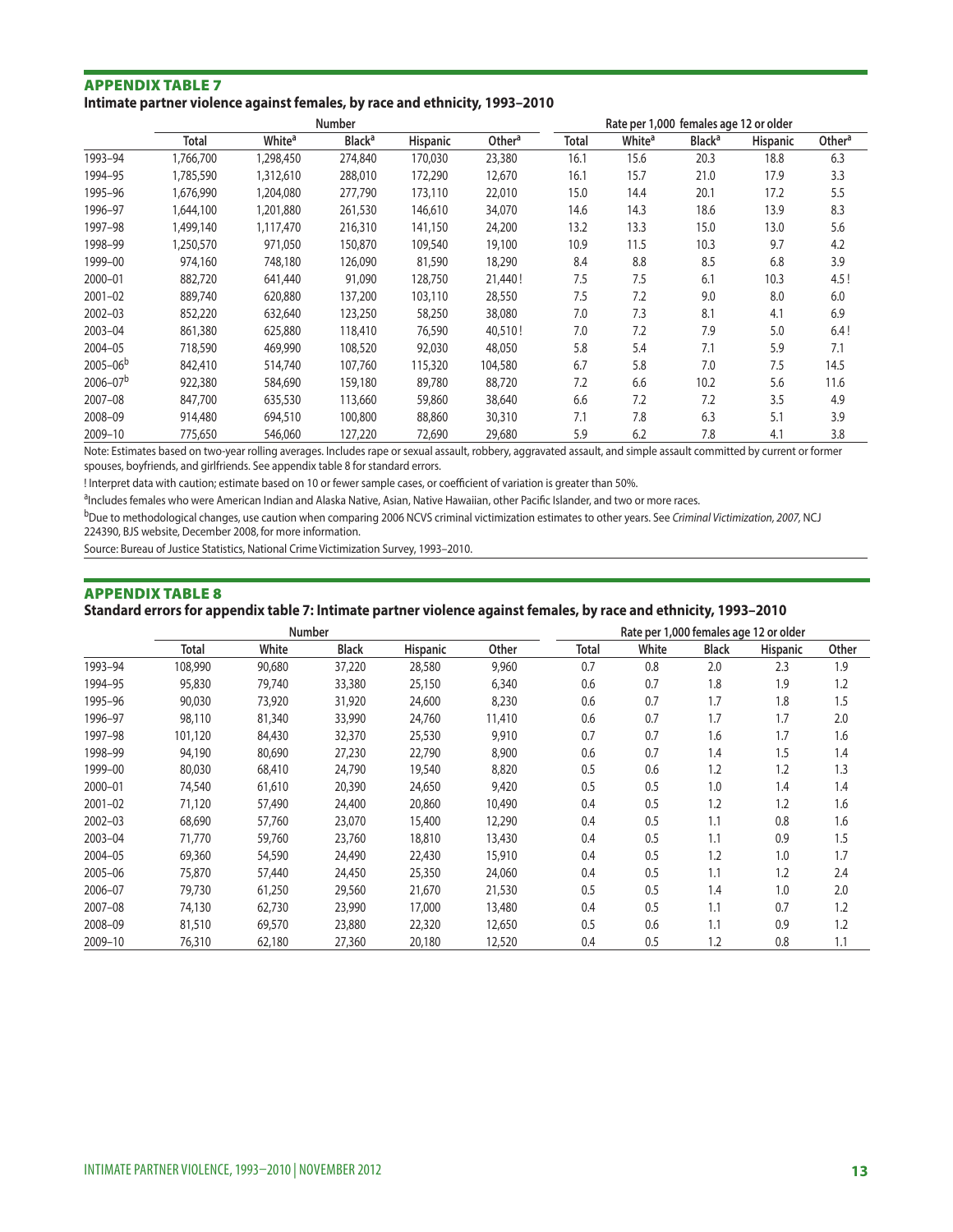#### Appendix table 9 **Intimate partner violence against females, by marital status, 1993–2010**

|              |           |         | <b>Number</b> |             |           | Rate per 1,000 females age 12 or older |              |         |             |           |  |
|--------------|-----------|---------|---------------|-------------|-----------|----------------------------------------|--------------|---------|-------------|-----------|--|
|              |           | Never   |               | Divorced or |           |                                        | <b>Never</b> |         | Divorced or |           |  |
|              | Total     | married | Married       | widowed     | Separated | Total                                  | married      | Married | widowed     | Separated |  |
| 1993-94      | 1,766,700 | 541,910 | 327,780       | 420,580     | 467,370   | 16.1                                   | 18.2         | 5.9     | 19.9        | 151.4     |  |
| 1994-95      | 1,785,590 | 607,840 | 340,310       | 418,050     | 411,760   | 16.1                                   | 20.0         | 6.2     | 19.4        | 136.5     |  |
| 1995-96      | 1,676,990 | 634,340 | 238,630       | 391,850     | 407,500   | 15.0                                   | 20.6         | 4.3     | 17.9        | 137.5     |  |
| 1996-97      | 1,644,100 | 607,930 | 272,200       | 375,750     | 385,110   | 14.6                                   | 19.5         | 4.9     | 17.0        | 130.9     |  |
| 1997-98      | 1,499,140 | 496,890 | 250,850       | 343,350     | 385,100   | 13.2                                   | 15.7         | 4.5     | 15.5        | 128.8     |  |
| 1998-99      | 1,250,570 | 416,140 | 138,790       | 288,450     | 384,970   | 10.9                                   | 12.8         | 2.4     | 12.9        | 130.2     |  |
| 1999-00      | 974,160   | 377,290 | 109,300       | 214,470     | 273,100   | 8.4                                    | 11.4         | 1.9     | 9.6         | 95.2      |  |
| 2000-01      | 882,720   | 311,540 | 141,330       | 224,890     | 188,170   | 7.5                                    | 9.2          | 2.5     | 10.0        | 66.2      |  |
| $2001 - 02$  | 889,740   | 282,910 | 174,040       | 225,300     | 190,700   | 7.5                                    | 8.2          | 3.0     | 9.9         | 68.5      |  |
| $2002 - 03$  | 852,220   | 272,900 | 127,060       | 236,140     | 216,120   | 7.0                                    | 7.7          | 2.2     | 10.2        | 77.5      |  |
| $2003 - 04$  | 861,380   | 311,990 | 95,520        | 228,270     | 225,610   | 7.0                                    | 8.7          | 1.6     | 9.6         | 80.4      |  |
| 2004-05      | 718,590   | 287,270 | 94,140        | 156,840     | 180,340   | 5.8                                    | 7.8          | 1.6     | 6.6         | 66.6      |  |
| $2005 - 06*$ | 842,410   | 316,040 | 95,490        | 229,500     | 201,380   | 6.7                                    | 8.5          | 1.6     | 9.5         | 75.5      |  |
| $2006 - 07*$ | 922,380   | 344,100 | 90,820        | 275,620     | 210,800   | 7.2                                    | 9.1          | 1.5     | 11.4        | 77.1      |  |
| 2007-08      | 847,700   | 340,370 | 68,150        | 280,060     | 158,080   | 6.6                                    | 9.0          | 1.1     | 11.5        | 56.3      |  |
| 2008-09      | 914,480   | 370,280 | 145,490       | 223,430     | 175,280   | 7.1                                    | 9.6          | 2.3     | 9.2         | 61.5      |  |
| 2009-10      | 775,650   | 314,200 | 128,050       | 159,670     | 170,350   | 5.9                                    | 8.0          | 2.0     | 6.5         | 59.6      |  |

Note: Estimates based on two-year rolling averages. Detail for some years may not sum to total due to missing data. Because the NCVS reflects a respondent's marital status at the time of the incident, it is not possible to determine whether a person was separated, divorced, or married at the time of the interview or whether the separation, divorce, or marriage followed the violence. Includes rape or sexual assault, robbery, aggravated assault, and simple assault committed by current or former spouses, boyfriends, and girlfriends. See appendix table 10 for standard errors.

\*Due to methodological changes, use caution when comparing 2006 NCVS criminal victimization estimates to other years. See *Criminal Victimization, 2007,* NCJ 224390, BJS website, December 2008, for more information.

Source: Bureau of Justice Statistics, National Crime Victimization Survey, 1993–2010.

#### Appendix table 10

**Standard errors for appendix table 9: Intimate partner violence against females, by marital status, 1993–2010**

|             |         |                  | <b>Number</b> |                        |           | Rate per 1,000 females age 12 or older |                  |         |                        |                   |  |
|-------------|---------|------------------|---------------|------------------------|-----------|----------------------------------------|------------------|---------|------------------------|-------------------|--|
|             | Total   | Never<br>married | Married       | Divorced or<br>widowed | Separated | Total                                  | Never<br>married | Married | Divorced or<br>widowed |                   |  |
| 1993-94     | 108,990 | 54,550           | 41,060        | 47,240                 | 50,150    | 0.7                                    | 1.3              | 0.5     | 1.6                    | Separated<br>10.6 |  |
| 1994-95     | 95,830  | 50,900           | 36,640        | 41,130                 | 40,780    | 0.6                                    | 1.2              | 0.5     | 1.4                    | 8.9               |  |
| 1995-96     | 90,030  | 50,880           | 29,340        | 38,690                 | 39,550    | 0.6                                    | 1.2              | 0.4     | 1.3                    | 8.8               |  |
| 1996-97     | 98,110  | 54,650           | 34,750        | 41,600                 | 42,180    | 0.6                                    | 1.3              | 0.5     | 1.4                    | 9.5               |  |
| 1997-98     | 101,120 | 52,090           | 35,190        | 42,070                 | 44,940    | 0.7                                    | 1.2              | 0.5     | 1.4                    | 10.0              |  |
| 1998-99     | 94,190  | 48,670           | 25,990        | 39,350                 | 46,510    | 0.6                                    | 1.1              | 0.3     | 1.3                    | 10.5              |  |
| 1999-00     | 80,030  | 45,900           | 22,910        | 33,300                 | 38,170    | 0.5                                    | 1.0              | 0.3     | 1.1                    | 9.1               |  |
| 2000-01     | 74,540  | 40,480           | 25,950        | 33,640                 | 30,430    | 0.5                                    | 0.9              | 0.3     | 1.1                    | 7.4               |  |
| $2001 - 02$ | 71,120  | 36,550           | 27,830        | 32,150                 | 29,280    | 0.4                                    | 0.8              | 0.4     | 1.0                    | 7.3               |  |
| $2002 - 03$ | 68,690  | 35,800           | 23,460        | 33,020                 | 31,430    | 0.4                                    | 0.7              | 0.3     | 1.0                    | 7.8               |  |
| 2003-04     | 71,770  | 40,380           | 21,170        | 33,970                 | 33,750    | 0.4                                    | 0.8              | 0.3     | 1.0                    | 8.3               |  |
| 2004-05     | 69,360  | 41,530           | 22,700        | 29,860                 | 32,200    | 0.4                                    | 0.8              | 0.3     | 0.9                    | 8.2               |  |
| 2005-06     | 75,870  | 43,800           | 22,920        | 36,760                 | 34,230    | 0.4                                    | 0.9              | 0.3     | 1.1                    | 8.8               |  |
| 2006-07     | 79,730  | 45,330           | 21,800        | 40,030                 | 34,500    | 0.5                                    | 0.9              | 0.3     | 1.2                    | 8.7               |  |
| 2007-08     | 74,130  | 43,960           | 18,220        | 39,400                 | 28,720    | 0.4                                    | 0.9              | 0.2     | 1.2                    | 7.2               |  |
| 2008-09     | 81,510  | 48,720           | 29,120        | 36,810                 | 32,220    | 0.5                                    | 0.9              | 0.3     | 1.1                    | 7.9               |  |
| 2009-10     | 76,310  | 45,300           | 27,460        | 31,010                 | 32,140    | 0.4                                    | 0.9              | 0.3     | 0.9                    | 7.9               |  |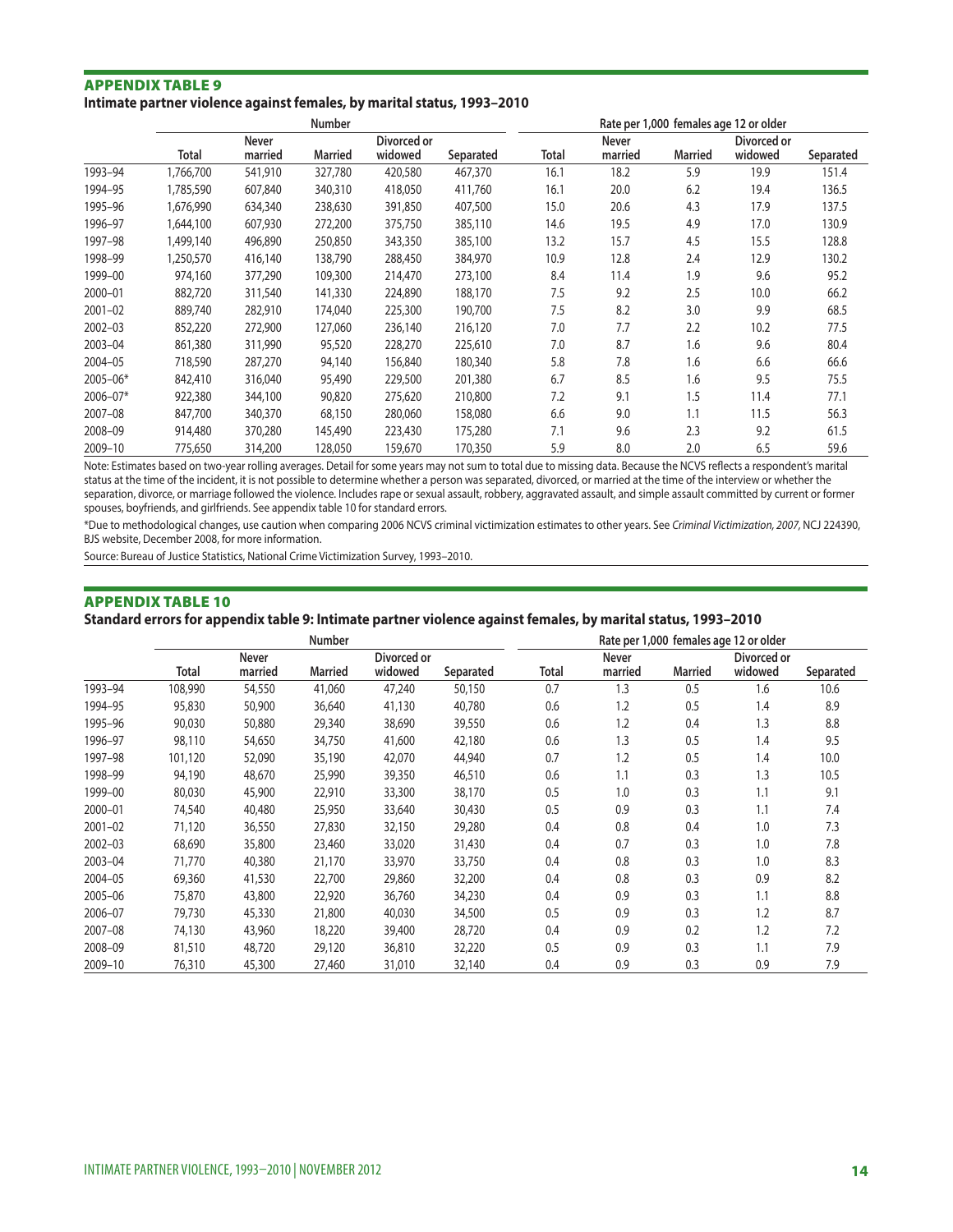#### Appendix table 11

**Intimate partner violence against females, by household composition, 1993–2010**

|              | <b>Number</b> |                                           |                                        |                                      |                                    |                          |                                                |              | Rate per 1,000 females age 12 or older    |                                        |                                      |                                    |                          |                                                |  |  |
|--------------|---------------|-------------------------------------------|----------------------------------------|--------------------------------------|------------------------------------|--------------------------|------------------------------------------------|--------------|-------------------------------------------|----------------------------------------|--------------------------------------|------------------------------------|--------------------------|------------------------------------------------|--|--|
|              | <b>Total</b>  | <b>Married adults</b><br>without children | <b>Married adults</b><br>with children | One female<br>adult with<br>children | One male<br>adult with<br>children | One female<br>adult only | Other<br>household<br>composition <sup>a</sup> | <b>Total</b> | <b>Married adults</b><br>without children | <b>Married adults</b><br>with children | One female<br>adult with<br>children | One male<br>adult with<br>children | One female<br>adult only | Other<br>household<br>composition <sup>a</sup> |  |  |
| 1993–94      | 1,766,700     | 44,860                                    | 319,420                                | 862,530                              | 71,980                             | 190,270                  | 277,640                                        | 16.1         | 2.1                                       | 9.6                                    | 73.1                                 | 48.1                               | 12.4                     | 10.7                                           |  |  |
| 1994-95      | 1,785,590     | 59,610                                    | 334,790                                | 842,320                              | 71,180                             | 174,490                  | 303,200!                                       | 16.1         | 2.7                                       | 10.0                                   | 70.6                                 | 44.6                               | 11.1                     | 11.6!                                          |  |  |
| 1995-96      | 1,676,990     | 40,800                                    | 278,510                                | 833,900                              | 76,940                             | 162,460                  | 284,370                                        | 15.0         | 1.8                                       | 8.2                                    | 69.2                                 | 46.2                               | 10.3                     | 10.9                                           |  |  |
| 1996-97      | 1,644,100     | 31,310                                    | 297,520                                | 789,410                              | 55,680                             | 191,970                  | 278,210                                        | 14.6         | 1.4                                       | 8.7                                    | 64.2                                 | 33.8                               | 11.9                     | 10.7                                           |  |  |
| 1997-98      | 1,499,130     | 51,560                                    | 269,130                                | 718,990                              | 23,340                             | 172,050                  | 264,070                                        | 13.2         | 2.3                                       | 7.9                                    | 56.8                                 | 14.3                               | 10.4                     | 10.1                                           |  |  |
| 1998–99      | 1,250,570     | 44,210                                    | 144,720                                | 547,890                              | 16,240                             | 126,950                  | 370,560                                        | 10.9         | 1.9                                       | 4.6                                    | 51.6                                 | 16.6                               | 7.6                      | 11.7                                           |  |  |
| 1999-00      | 974,160       | 44,270                                    | 76,590                                 | 334,640                              | 5,260!                             | 124,920                  | 388,480                                        | 8.4          | 1.9                                       | 2.6                                    | 40.0                                 | 16.2!                              | 7.3                      | 10.4                                           |  |  |
| 2000-01      | 882,720       | 40,280                                    | 69,490                                 | 282,640                              | 3,750!                             | 168,250                  | 318,310                                        | 7.5          | 1.7                                       | 2.4                                    | 33.8                                 | 11.3!                              | 9.6                      | 8.4                                            |  |  |
| $2001 - 02$  | 889,740       | 21,580                                    | 65,280                                 | 278,770                              | $\hspace{0.1mm}-\hspace{0.1mm}$    | 143,640                  | 380,460                                        | 7.5          | 0.9                                       | 2.2                                    | 32.6                                 |                                    | 8.1                      | 9.9                                            |  |  |
| $2002 - 03$  | 852,220       | 22,770                                    | 66,230                                 | 296,110                              | —                                  | 107,410                  | 359,700                                        | 7.0          | 0.9                                       | 2.2                                    | 33.4                                 | $\overline{\phantom{0}}$           | 5.9                      | 9.1                                            |  |  |
| 2003-04      | 861,380       | 32,610                                    | 87,830                                 | 283,830                              | !880!                              | 124,610                  | 330,630                                        | 7.0          | 1.3                                       | 3.0                                    | 31.2                                 | 4.9!                               | 6.7                      | 8.1                                            |  |  |
| 2004-05      | 718,590       | 17,630!                                   | 78,510                                 | 234,750                              | ! 880,                             | 106,380                  | 279,440                                        | 5.8          | 0.7!                                      | 2.7                                    | 25.9                                 | 4.6!                               | 5.6                      | 6.8                                            |  |  |
| $2005 - 06b$ | 842,410       | 9,830!                                    | 66,210                                 | 253,180                              | —                                  | 144,610                  | 368,570                                        | 6.7          | 0.4!                                      | 2.3                                    | 28.6                                 |                                    | 7.5                      | 8.6                                            |  |  |
| $2006 - 07b$ | 922,380       | 16,700!                                   | 53,010                                 | 295,330                              | $\hspace{0.1mm}-\hspace{0.1mm}$    | 187,830                  | 369,510                                        | 7.2          | 0.7!                                      | 1.8                                    | 35.4                                 |                                    | 9.8                      | 8.1                                            |  |  |
| 2007-08      | 847,700       | 6,870!                                    | 27,900                                 | 275,930                              | $\overline{\phantom{m}}$           | 193,800                  | 343,190                                        | 6.6          | 0.3!                                      | 1.0                                    | 34.2                                 | $\overline{\phantom{m}}$           | 9.8                      | 7.6                                            |  |  |
| 2008-09      | 914,480       | 22,160!                                   | 72,310                                 | 246,310                              |                                    | 171,000                  | 402,700                                        | 7.1          | 0.8!                                      | 2.5                                    | 30.3                                 |                                    | 8.4                      | 9.0                                            |  |  |
| 2009-10      | 775,650       | 25,800!                                   | 70,810                                 | 257,440                              | —                                  | 94,430                   | 327,180                                        | 5.9          | 0.9!                                      | 2.5                                    | 31.7                                 |                                    | 4.6                      | 7.1                                            |  |  |

Note: Estimates based on two-year rolling averages. Includes rape or sexual assault, robbery, aggravated assault, and simple assault committed by current or former spouses, boyfriends, and girlfriends. See appendix table 1 standard errors.

—Sample cases equal to 0.

! Interpret data with caution; estimate based on 10 or fewer sample cases, or coefficient of variation is greater than 50%.

aIncludes a combination of children, adult relatives, and other adults not related to household members living together.

<sup>b</sup>Due to methodological changes, use caution when comparing 2006 NCVS criminal victimization estimates to other years. See *Criminal Victimization, 2007*, NCJ 224390, BJS website, December 2008, for more information.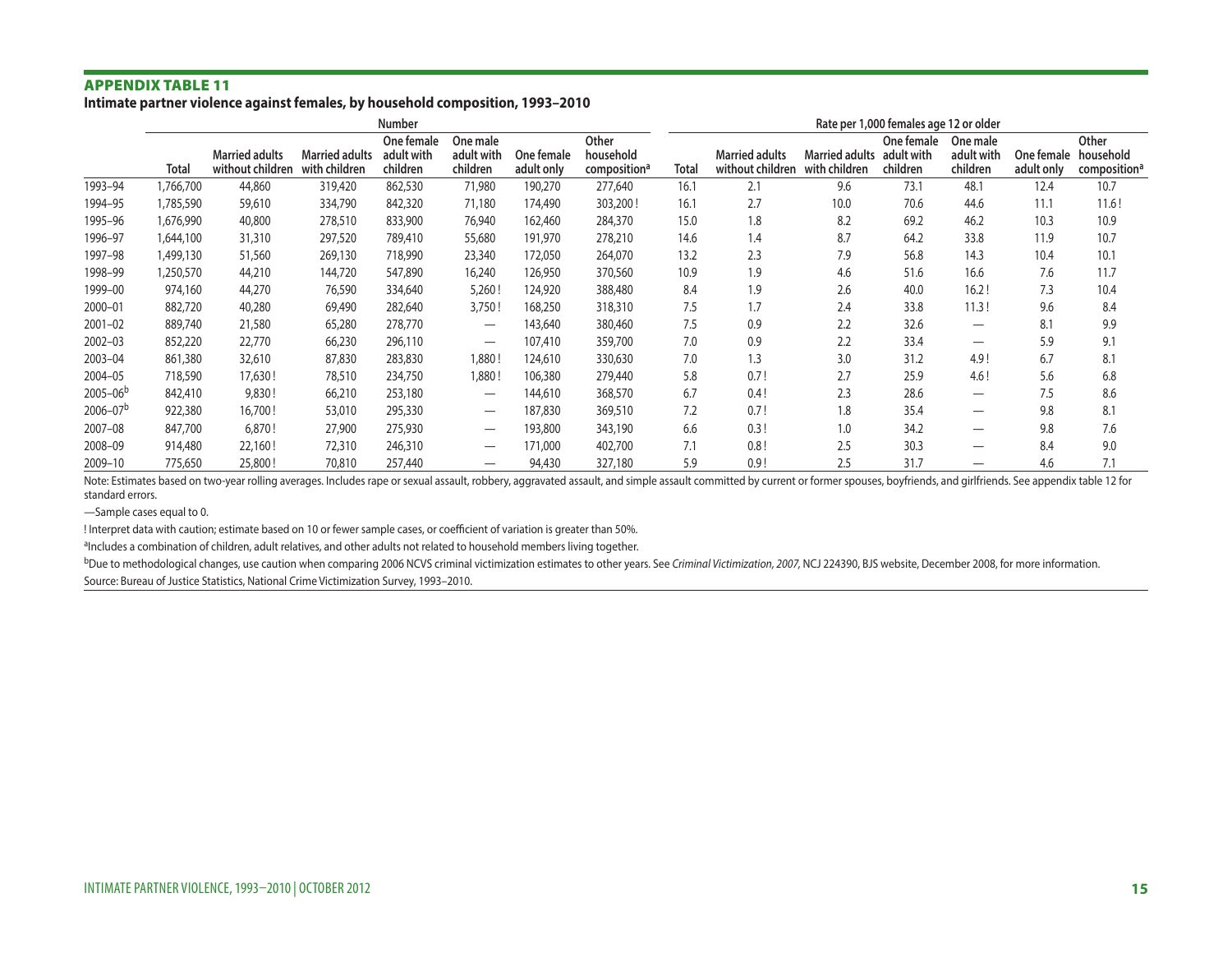# Appendix table 12

**Standard errors for appendix table 11: Intimate partner violence against females, by household composition, 1993–2010**

|                  | <b>Number</b> |                                           |                                        |                                      |                                    |                          |                                   |              | Rate per 1,000 females age 12 or older    |                                        |                                               |                        |                          |                                   |  |  |
|------------------|---------------|-------------------------------------------|----------------------------------------|--------------------------------------|------------------------------------|--------------------------|-----------------------------------|--------------|-------------------------------------------|----------------------------------------|-----------------------------------------------|------------------------|--------------------------|-----------------------------------|--|--|
|                  | <b>Total</b>  | <b>Married adults</b><br>without children | <b>Married adults</b><br>with children | One female<br>adult with<br>children | One male<br>adult with<br>children | One female<br>adult only | Other<br>household<br>composition | <b>Total</b> | <b>Married adults</b><br>without children | <b>Married adults</b><br>with children | One female One male<br>adult with<br>children | adult with<br>children | One female<br>adult only | Other<br>household<br>composition |  |  |
| 1993-94          | 108,990       | 14,000                                    | 40,480                                 | 71,310                               | 17,980                             | 30,390                   | 37,440                            | 0.7          | 0.5                                       | 0.9                                    | 4.2                                           | 8.4                    | 1.4                      | 1.0                               |  |  |
| 1994-95          | 95,830        | 14,210                                    | 36,310                                 | 61,450                               | 15,620                             | 25,320                   | 34,350                            | 0.6          | 0.5                                       | 0.8                                    | 3.6                                           | 6.8                    | 1.2                      | 1.0                               |  |  |
| 1995-96          | 90,030        | 11,350                                    | 31,960                                 | 59,600                               | 15,880                             | 23,760                   | 32,340                            | 0.6          | 0.4                                       | 0.7                                    | 3.5                                           | 6.7                    | 1.1                      | 0.9                               |  |  |
| 1996-97          | 98,110        | 10,920                                    | 36,510                                 | 63,550                               | 14,760                             | 28,680                   | 35,180                            | 0.6          | 0.3                                       | 0.8                                    | 3.6                                           | 6.3                    | 1.3                      | 1.0                               |  |  |
| 1997-98          | 101,120       | 14,780                                    | 36,620                                 | 64,760                               | 9,730                              | 28,490                   | 36,230                            | 0.7          | 0.5                                       | 0.8                                    | 3.6                                           | 4.2                    | 1.2                      | 1.0                               |  |  |
| 1998-99          | 94,190        | 13,900                                    | 26,610                                 | 57,230                               | 8,170                              | 24,730                   | 45,490                            | 0.6          | 0.4                                       | 0.6                                    | 3.8                                           | 5.9                    | 1.1                      | 1.1                               |  |  |
| 1999-00          | 80,030        | 14,060                                    | 18,880                                 | 42,850                               | 4,630                              | 24,660                   | 46,670                            | 0.5          | 0.4                                       | 0.5                                    | 3.7                                           | 10.0                   | 1.0                      | 0.9                               |  |  |
| 2000-01          | 74,540        | 13,150                                    | 17,610                                 | 38,290                               | 3,830                              | 28,590                   | 40,980                            | 0.5          | 0.4                                       | 0.4                                    | 3.3                                           | 8.2                    | 1.2                      | 0.8                               |  |  |
| $2001 - 02$      | 71,120        | 9,060                                     | 16,290                                 | 36,250                               | $\sim$                             | 25,020                   | 43,270                            | 0.4          | 0.3                                       | 0.4                                    | 3.0                                           | $\sim$                 | 1.0                      | 0.8                               |  |  |
| $2002 - 03$      | 68,690        | 9,380                                     | 16,500                                 | 37,470                               | $\sim$                             | 21,410                   | 41,820                            | 0.4          | 0.3                                       | 0.4                                    | 3.0                                           | $\sim$                 | 0.9                      | 0.8                               |  |  |
| 2003-04          | 71,770        | 11,990                                    | 20,240                                 | 38,310                               | 2,780                              | 24,420                   | 41,700                            | 0.4          | 0.3                                       | 0.5                                    | 3.0                                           | 5.2                    | 0.9                      | 0.7                               |  |  |
| 2004-05          | 69,360        | 9,450                                     | 20,610                                 | 37,180                               | 3,020                              | 24,230                   | 40,910                            | 0.4          | 0.3                                       | 0.5                                    | 2.9                                           | 5.3                    | 0.9                      | 0.7                               |  |  |
| 2005-06          | 75,870        | 7,020                                     | 18,880                                 | 38,780                               | $\sim$                             | 28,620                   | 47,690                            | 0.4          | 0.2                                       | 0.5                                    | 3.1                                           | $\sim$                 | 1.1                      | 0.8                               |  |  |
| 2006-07          | 79,730        | 8,930                                     | 16,350                                 | 41,610                               | $\sim$                             | 32,370                   | 47,190                            | 0.5          | 0.3                                       | 0.4                                    | 3.6                                           | $\sim$                 | 1.2                      | 0.8                               |  |  |
| 2007-08          | 74,130        | 5,500                                     | 11,360                                 | 39,080                               | $\sim$                             | 32,120                   | 44,170                            | 0.4          | 0.1                                       | 0.3                                    | 3.5                                           | $\sim$                 | 1.2                      | 0.7                               |  |  |
| 2008-09          | 81,510        | 10,740                                    | 20,000                                 | 38,840                               | $\sim$                             | 31,790                   | 51,070                            | 0.5          | 0.3                                       | 0.5                                    | 3.4                                           | $\sim$                 | 1.1                      | 0.8                               |  |  |
| 2009-10          | 76,310        | 11,630                                    | 19,900                                 | 40,480                               | $\sim$                             | 23,250                   | 46,350                            | 0.4          | 0.3                                       | 0.5                                    | 3.6                                           | $\sim$                 | 0.8                      | 0.7                               |  |  |
| ~Not applicable. |               |                                           |                                        |                                      |                                    |                          |                                   |              |                                           |                                        |                                               |                        |                          |                                   |  |  |